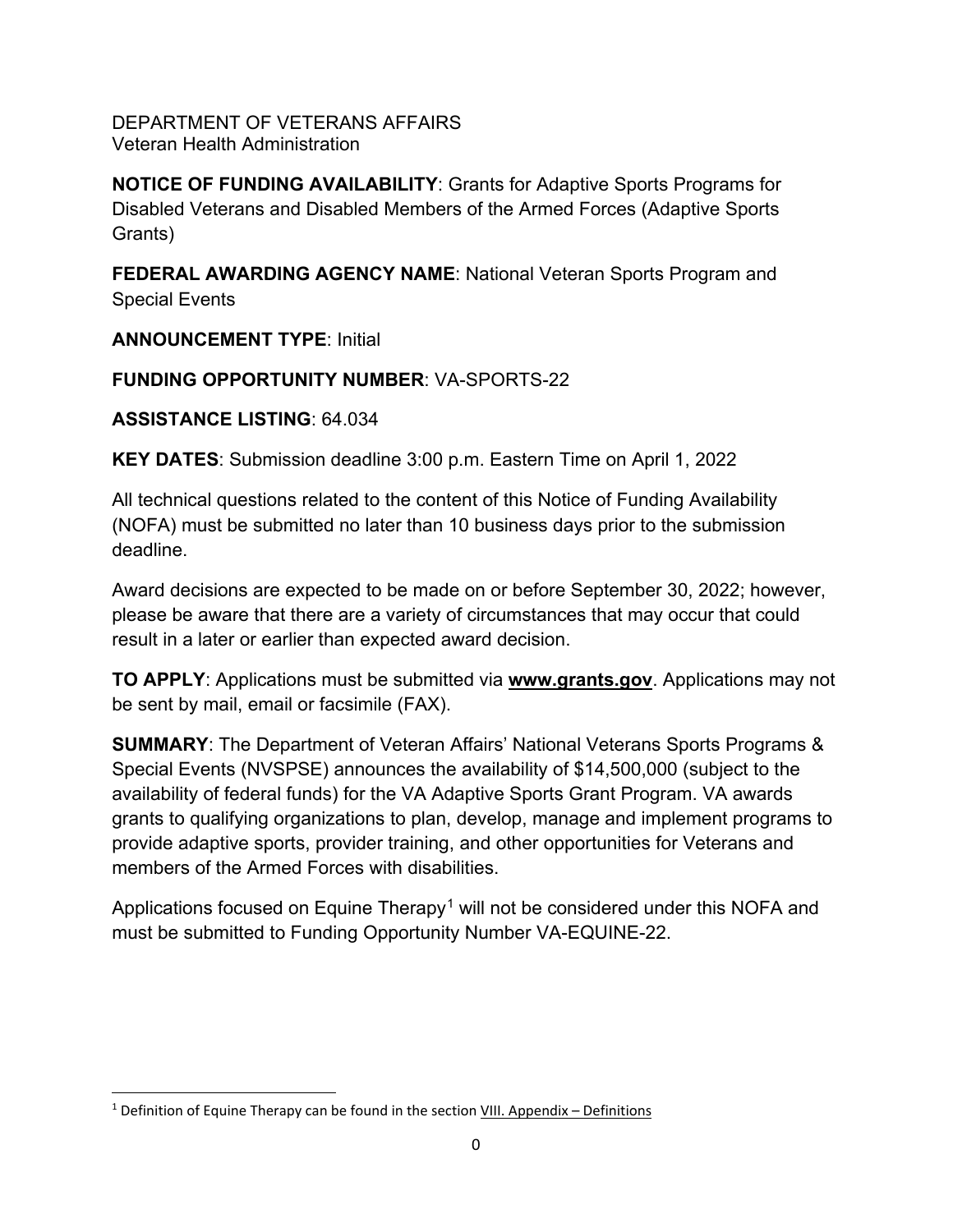| Contents                                                                       |    |
|--------------------------------------------------------------------------------|----|
|                                                                                |    |
|                                                                                |    |
|                                                                                |    |
|                                                                                |    |
|                                                                                |    |
|                                                                                |    |
|                                                                                |    |
|                                                                                |    |
|                                                                                |    |
|                                                                                |    |
|                                                                                |    |
|                                                                                |    |
| B. To qualify as a Large-Scale adaptive sports program an organization must be |    |
|                                                                                |    |
|                                                                                |    |
|                                                                                |    |
|                                                                                |    |
|                                                                                |    |
|                                                                                |    |
|                                                                                |    |
|                                                                                |    |
|                                                                                |    |
|                                                                                |    |
|                                                                                |    |
|                                                                                |    |
|                                                                                |    |
|                                                                                |    |
|                                                                                |    |
|                                                                                |    |
|                                                                                |    |
|                                                                                | 18 |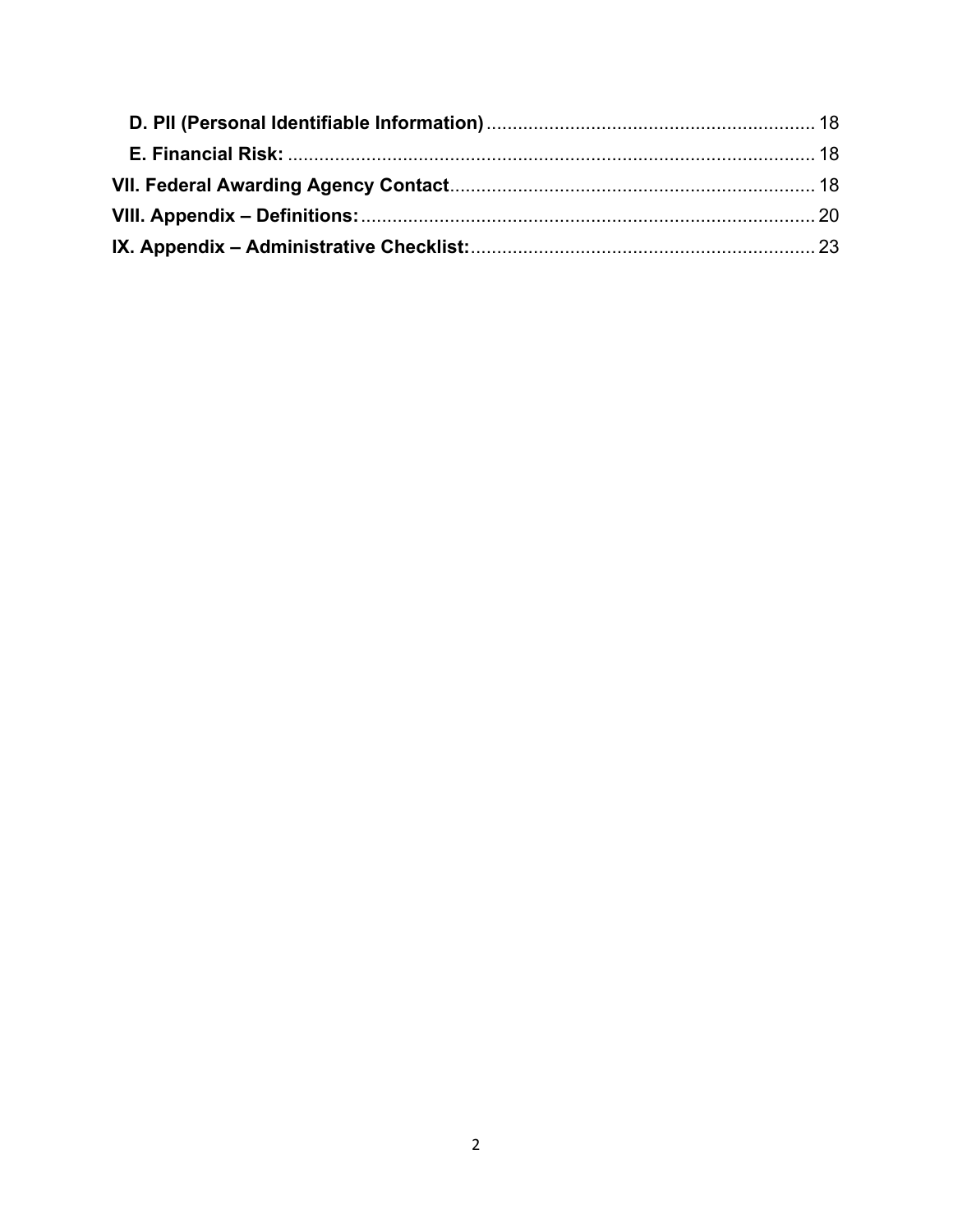## <span id="page-3-1"></span><span id="page-3-0"></span>**I. Program Description**

## **A. Purpose:**

The Adaptive Sports Grant Program, as identified under assistance listing 64.034 provides grants to eligible entities to plan, develop, manage, and implement programs to provide adaptive sports activities for Veterans and members of the Armed Forces with disabilities. For the purpose of this program, adaptive sports activities are defined in accordance with 38 CFR 77.2 as:

(1) *instruction, participation, and competition in adaptive sports* For example: introductory sport clinics, adaptive sport camps, regularly scheduled practices, lessons, and tournaments for Veterans with disabilities and members of the Armed Forces with disabilities.

(2) *training and technical assistance to program administrators, coaches, recreation therapists, instructors, VA employees, and other appropriate individuals*

For example: sport-specific certification courses, instructor trainings, referee training clinics, functional classifier certification classes, continuing education courses geared towards adaptive sports.

*(3) coordination, Paralympic classification of athletes, athlete assessment, sportspecific training techniques, program development (including programs at the local level), sports equipment, supplies, program evaluation, and other activities related to the implementation and operation of the program*

For example: athlete classification sessions, equipment distribution programs, instructional media.

## <span id="page-3-2"></span>**B. Priorities and Goals**

The primary goal for this NOFA is to ensure that appropriate levels of resources are provided to eligible adaptive sports entities with capabilities that are wellsuited to meet the needs and priorities for Veterans with disabilities and members of the Armed Forces with disabilities. Priorities to be supported by this NOFA are:

- providing adaptive sports for Veterans, and members of the Armed Forces, with disabilities in underserved activities that are of increased interest.
- providing adaptive sports for Veterans, and members of the Armed Forces, with disabilities in geographic regions where limited adaptive sports opportunities are available for this population.
- in-person or web-based training for adaptive sports providers that minimizes required travel and maximizes effectiveness.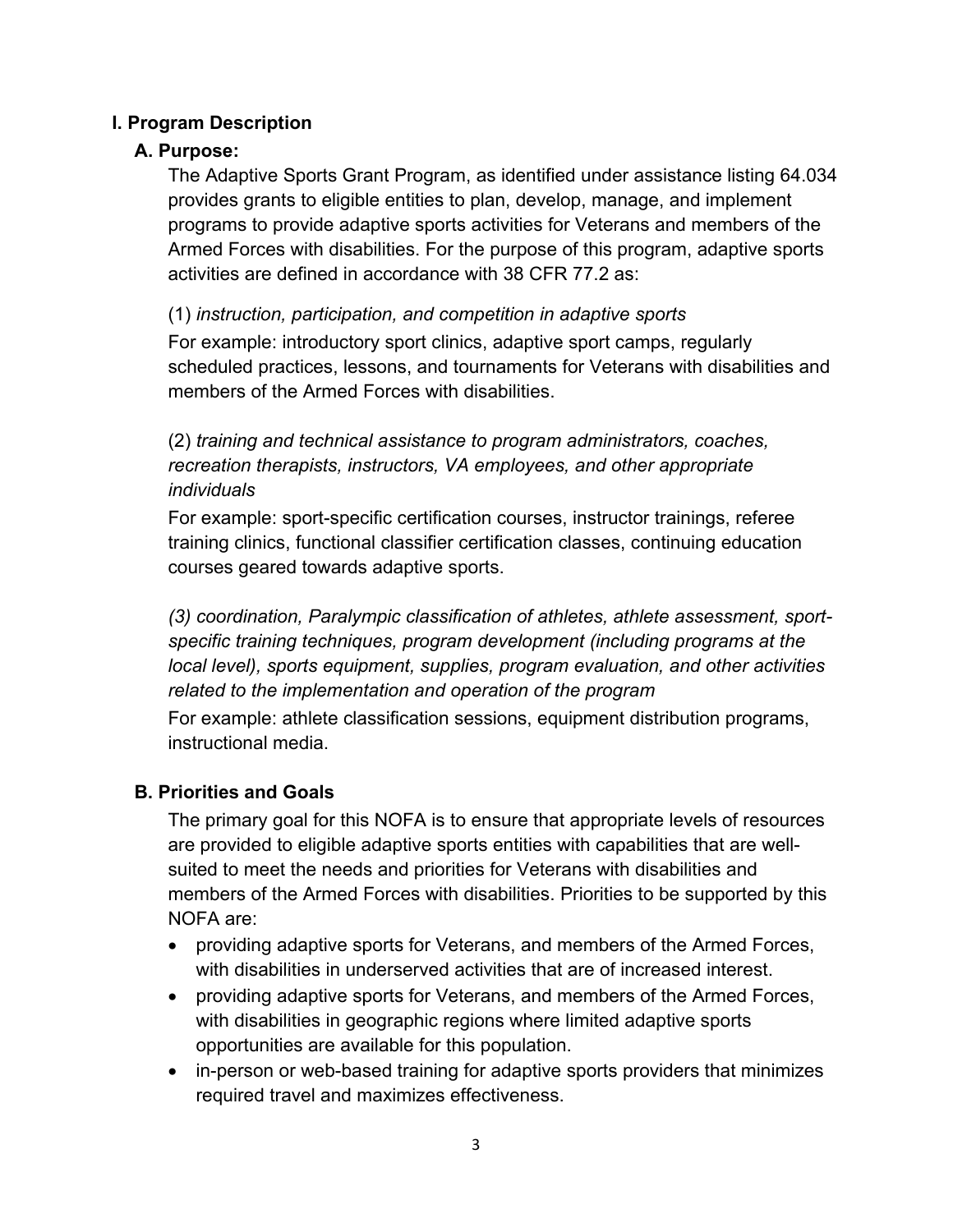- including VA subject matter experts in the development of the curriculum for in-person or web-based training for adaptive sports providers.
- provide classifier certification opportunities to increase qualified personnel across the country.
- provide athlete classification opportunities for Veterans, and members of the Armed Forces, with disabilities.

#### <span id="page-4-0"></span>**C. Definitions:**

38 CFR 77.2 and VIII. Appendix of this NOFA contain definitions of terms used in the Adaptive Sports Grant Program and this NOFA.

## <span id="page-4-1"></span>**D. Authority:**

This grant program is authorized by 38 U.S.C. 521A. VA implements the Adaptive Sports Grant Program by regulation in 38 CFR Part 77. Funds made available under this NOFA are subject to the requirements of the aforementioned regulation and other applicable laws and regulations.

## <span id="page-4-2"></span>**E. Requirements for the Use of Grant Funds:**

The grantee's request for funding must be consistent with the limitations on and uses of grant funds set forth in 38 CFR Part 77 and this NOFA. In accordance with the regulations and this NOFA, the following requirements apply to grants awarded under this NOFA:

- (1) Grantees may use up to a **maximum of five percent of grant funds for all administrative expenses,** which includes administrative expenses and any costs associated with an employee of the eligible entity other than reimbursement for time spent by such an employee directly providing coaching or training for participants, as identified in 38 CFR 77.14(c). Funding associated with proposed activities that are administrative in nature (e.g., recruitment activities, planning and grant management) will be considered as administrative costs, even if listed as otherwise in the proposal. The five percent rate is mandated by 38 USC 521A and applies unique definitions of administrative costs that supersede other federal non-legislative guidance.
- (2) Grant funds are solely to be used to support or provide services to Veterans or members of the Armed Forces with disabilities, as required in 38 CFR 77.14(d).
- (3) Grantees may not use grant funds to support or provide services to individuals barred from receiving VA benefits, as identified in 38 CFR 77.14(e).

#### **F. Evaluation and Performance:**

Grantees will be evaluated on the quality and timeliness of programmatic and financial reporting. NVSPSE will evaluate performance according to the grantee's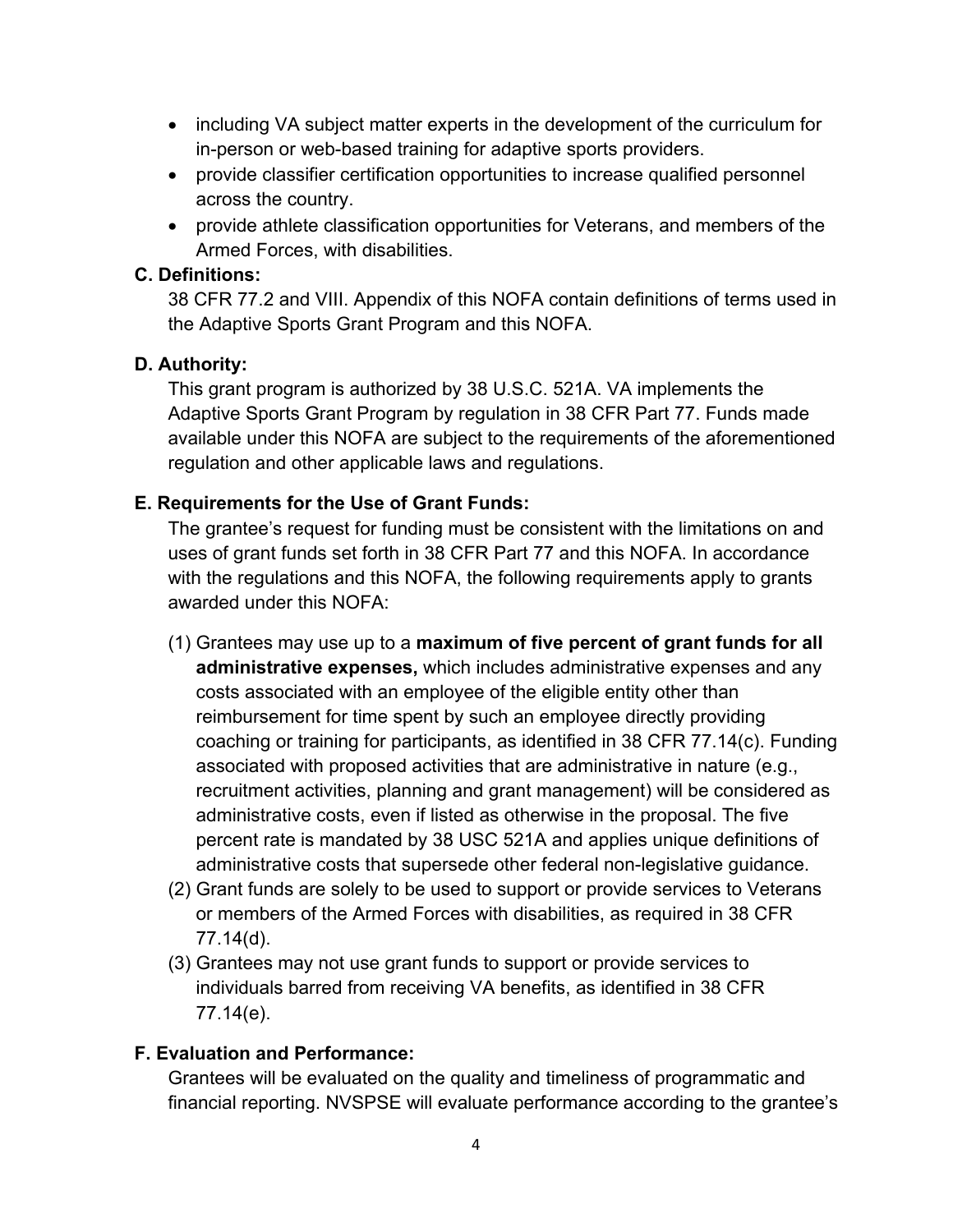originally approved proposal; including the percentage of participant numbers served, percentage of executed deliverables, adherence to the approved budget and estimated cost per veteran, and proper submission of modification requests as needed.

Evaluation and Performance metrics may be used by NVSPSE as Prior Performance information for review of future applications.

## <span id="page-5-1"></span><span id="page-5-0"></span>**II. Federal Award Information**

## **A. Funding:**

This NOFA announces the availability of up to \$14,500,000 to be awarded by VA for proposals to plan, develop, manage, and implement programs that provide adaptive sports activities for Veterans and members of the Armed Forces with disabilities.

VA will not consider a renewal grant application under this NOFA. Current grantees must submit an initial application if seeking grant funding.

All awards funded under this announcement will be grants.

## <span id="page-5-2"></span>**B. Allocation of Funds:**

Funding will be awarded under this NOFA to grantees for a 12-month period. The following requirements apply to adaptive sports grants awarded under this NOFA:

The maximum award amount for an application under this NOFA is \$750,000.00.

Applicants should submit applications for programming related to provision of adaptive sports or related services to Veterans and members of the Armed Forces with disabilities; and training for adaptive sports providers to provide these services to Veterans or members of the Armed Forces with disabilities. All activities that fall under an individual category (Programming for Veterans, Training of Providers, or Other) can be included in a single application award up to a maximum of \$750,000. Multiple applications from the same applicant which duplicate programming/deliverables will not be considered for funding.

The application title, as displayed on VA Form 10096 Section A. 2. and the Narrative, must include in parenthesis the primary program category being addressed in the proposal. The primary program category can be judged by the preponderance of funds spent on a particular category.

## <span id="page-5-3"></span>**C. Adaptive Sports Grant Award Period:**

All Adaptive Sports Grant Program awards will be for a 12-month period, September 30, 2022 – September 30, 2023.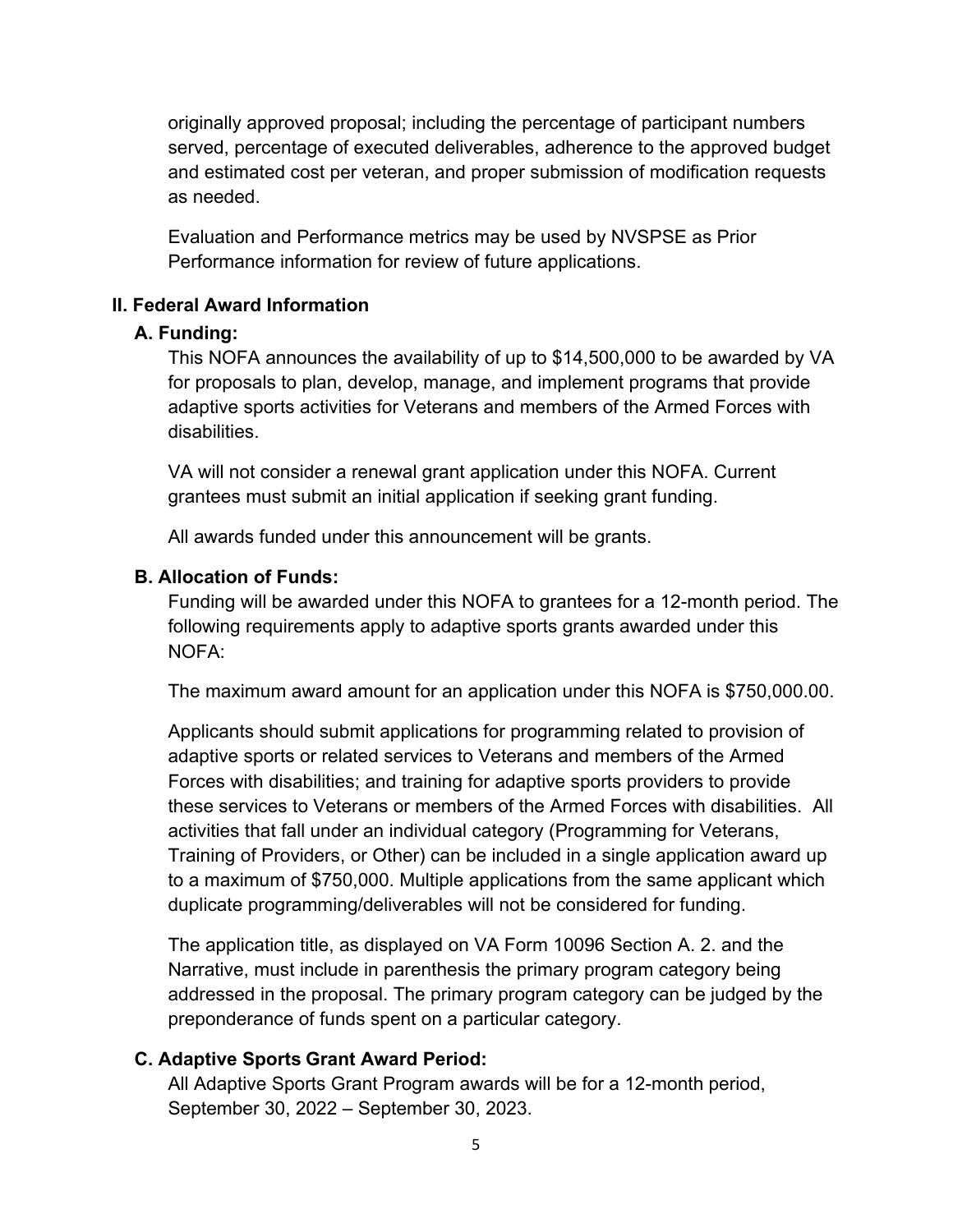## <span id="page-6-0"></span>**III. Eligibility Information:**

To be eligible, an applicant must qualify as a Non-Federal Government entity with significant experience in managing a large-scale adaptive sports program, as defined in 38 CFR 77.2, for persons with disabilities if those disabilities are the same as those of Veterans with disabilities, and members of the Armed Forces with disabilities. "Significant experience" and "large-scale" are addressed in 38 CFR 77.2 as:

## <span id="page-6-1"></span>**A. To demonstrate Significant Experience:**

All key personnel identified in the adaptive sports grant application must have qualifications that demonstrate experience implementing the adaptive sports activities to be provided, and demonstrate experience working with persons with the disabilities that Veterans and members of the Armed Forces may experience.

Demonstrate a minimum of two continuous years of implementing adaptive sports activities and working with individuals with disabilities (these years must occur immediately prior to the date of the Adaptive Sports Grant Program application submission to VA).

When more than one entity will be engaged in the provision of the adaptive sport activities, the entity applying for the adaptive sports grant must provide documentation that verifies that through the partnership, it has the experience necessary to implement all the adaptive sports activities proposed in the adaptive sports grant application.

## <span id="page-6-2"></span>**B. To qualify as a Large-Scale adaptive sports program an organization must be one or more of the following:**

(1) An adaptive sports program of a National Paralympic Committee (NPC) or of a National Governing Body (NGB) that is authorized to provide Paralympic sports programs in one or more States;

(2) An adaptive sports program of a NGB that has been recognized by an external validating authority if the programs validated by that authority would meet the requirements of paragraph (3) of this definition if considered one program; and

(3) An adaptive sports program in which at least 50 persons with disabilities participate or in which the persons with disabilities who participate in the program reside in at least five different congressional districts.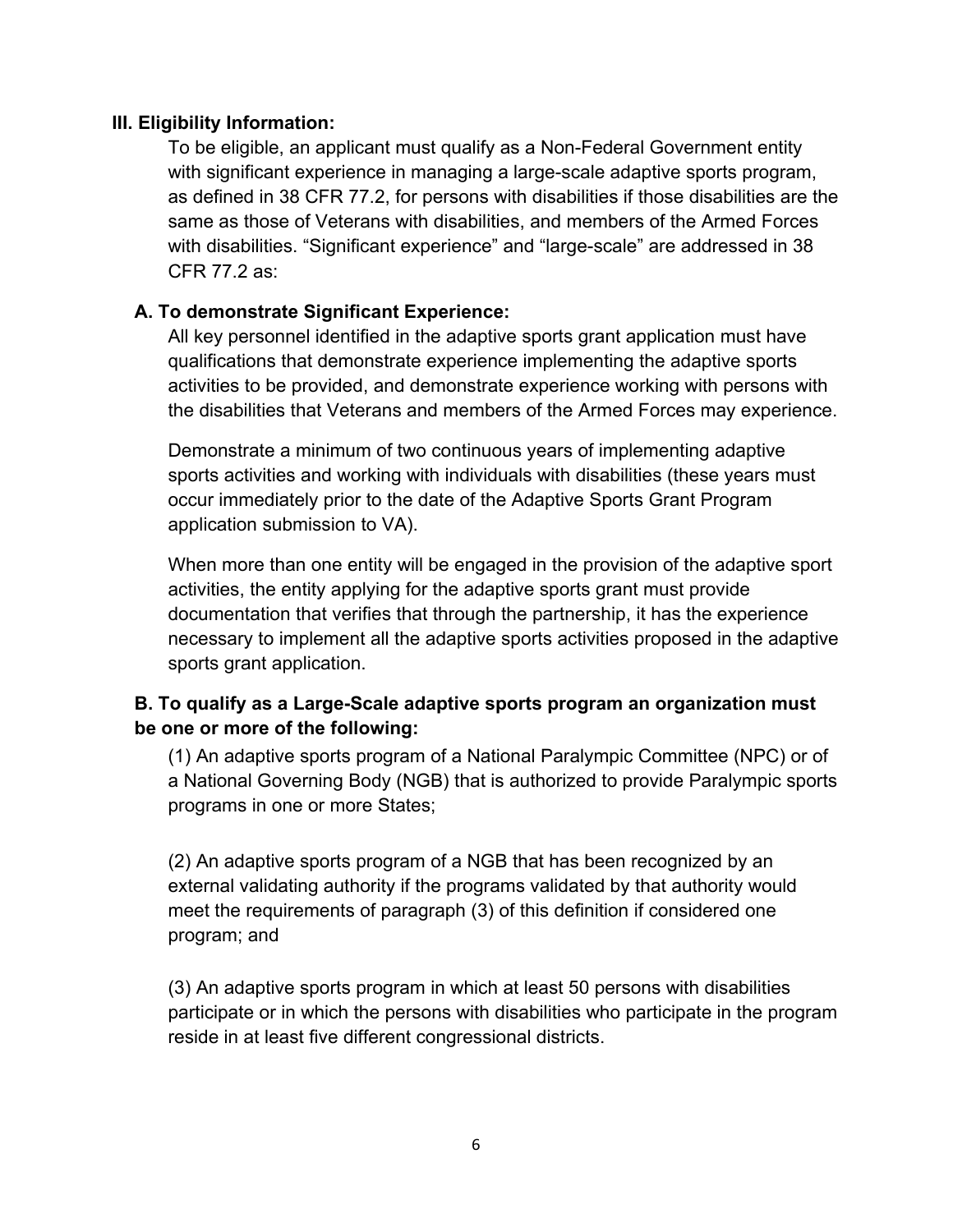## <span id="page-7-0"></span>**C. Entity Eligibility:**

To be eligible, an entity must comply with 2 CFR Parts 25 and 200, criteria for a Non-Federal entity eligible for federal grant programs, including but not limited to: being registered in SAM.gov, having no delinquent federal debts, and not being debarred or suspended.

The Adaptive Sports Grant Program provides adaptive sports activities for Veterans and members of the Armed Forces with disabilities; therefore, applicants that do not provide adaptive sports activities for persons with disabilities that are the same as those that may be experienced by Veterans or members of the Armed Forces; or Veterans or members of the Armed Forces with disabilities will not be considered for funding.

## <span id="page-7-1"></span>**D. Cost Sharing or Matching:**

This program does not require cost sharing or matching funds. Including such funds will not receive additional consideration during the review process and is not a screening/scoring criteria.

## <span id="page-7-2"></span>**E. Equine Therapy Grant Applications:**

Applicants interested in submitting a proposal for equine therapy for Veterans for mental health must submit to Funding Opportunity Number VA-EQUINE-22, as these proposals will not be considered under this NOFA.

## <span id="page-7-4"></span><span id="page-7-3"></span>**IV. Application and Submission Information**

#### **A. Submission**

Upload all documents for the VA Adaptive Sports Grant Program to Funding Opportunity Number VA-SPORTS-22 application via the www.grants.gov/ portal. Files should use naming convention listed below. Applications that are incomplete or incorrect may result in the application not being considered for funding.

#### <span id="page-7-5"></span>**B. Application**

There are 6 elements that are required to make a complete grant application, and 3 additional optional elements. Documents for elements requiring specific forms can be found on www.grants.gov/ and the NVSPSE webpage, www.blogs.va.gov/nvspse/grant-program/.

REQUIRED: Adaptive Sport Grant Application (VA Form 10096) – Required file name: "VA-10096". This document should be saved and uploaded as a PDF.

VA Form 10096 can be found on the NVSPSE Program website. All fields in the form must be completed for the form to be considered complete.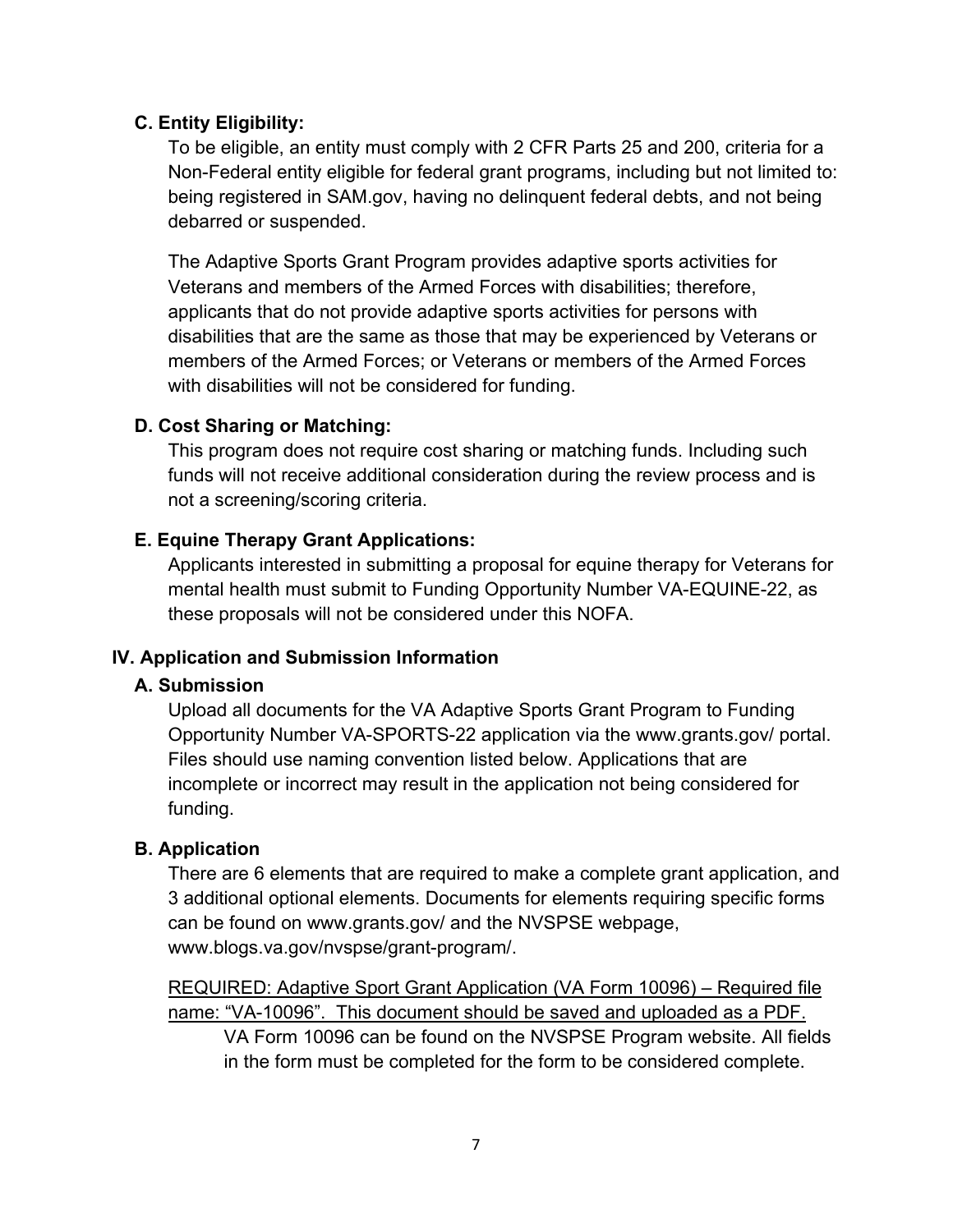Applications including an incomplete VA Form 10096 may be screened out during the administrative review.

For the deliverables section (Exhibit A) all applicants should clearly indicate the:

- o sport offered/training provided,
- o city and state where the programming will be conducted,
- $\circ$  frequency of the programming,
- o the estimated number of Veterans served/adaptive sports providers trained, and
- o budget estimate for each deliverable.

Additional guidance/suggestions related to completion of this form can be found on the NVSPSE website. It is a requirement that all grant recipients participate in a joint outreach campaign with VA, consistent with 38 CFR 77.11, to inform all eligible Veterans and separating members of the Armed Forces with disabilities about the existence of the adaptive sports activities funded by the grant. This plan can be detailed in the outreach section of VA Form 10096.

Within the Program Budget (Exhibit B), personnel expenses should be delineated between Personal (Operational) and Personal (Administrative) expenses. Personal (Operational) are any reimbursement cost associated with time spent by such an employee directly providing coaching or training for participants, and Personnel (Administrative) are any cost associated with an employee of the eligible entity other than reimbursement for time spent by such an employee directly providing coaching or training for participants.

Any additional information related to the VA Form 10096 can be included in the required Narrative document in the same format as the VA Form 10096.

REQUIRED: Program Past Performance (1-page maximum) – Required title "Past Performance". This document should be saved and uploaded as a PDF.

This document must be formatted in 12-point font, only 1 page will be provided to the review team for consideration.

Applicant must clearly demonstrate eligibility to receive a grant award in accordance with 38 CFR 77.2; including at least 2 continuous years of experience managing a large-scale adaptive sports program. Large-scale adaptive sports program includes servicing at least 50 individuals with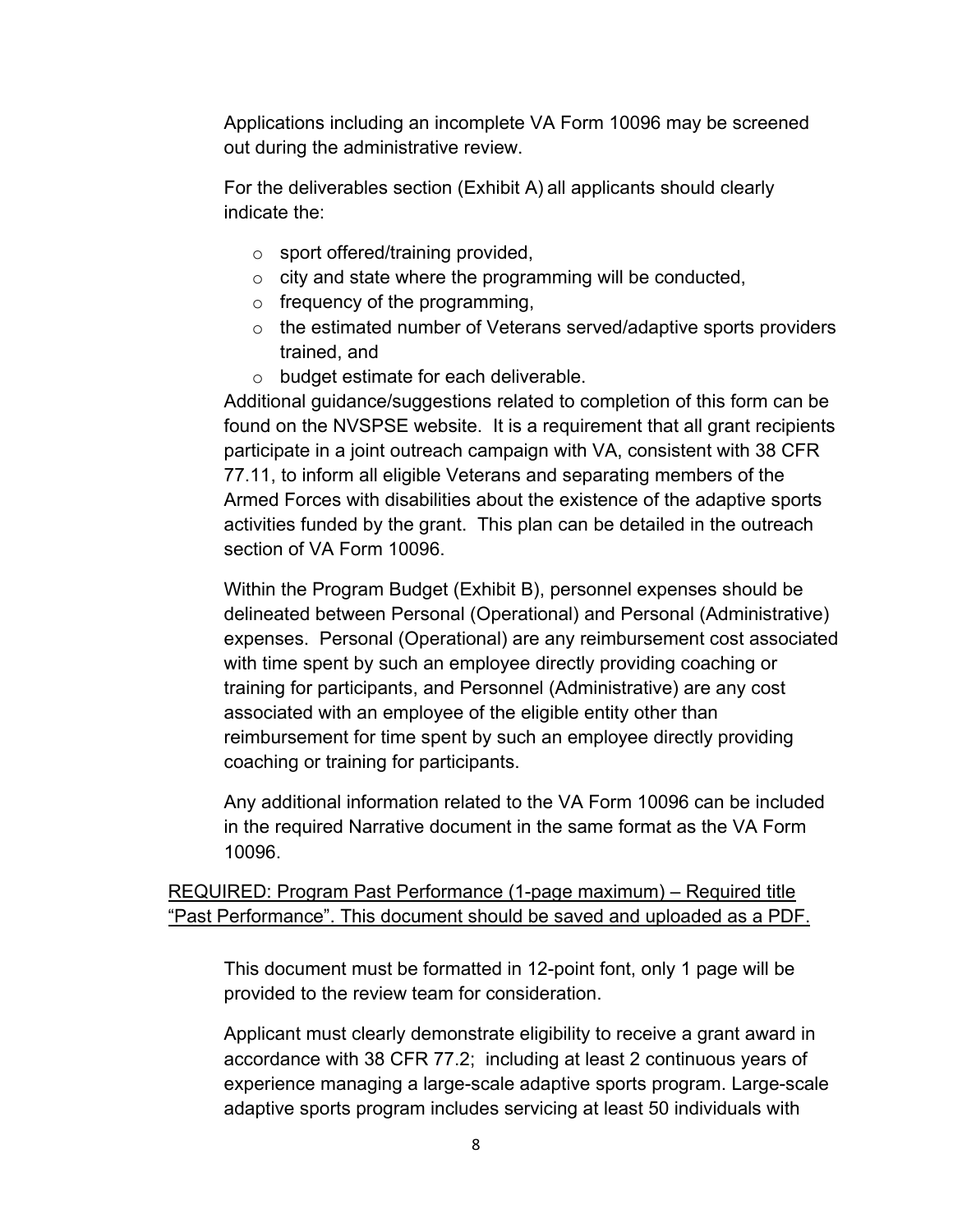disabilities, or participants with disabilities who reside in at least 5 different congressional districts, or status as a National Governing Body. . Eligibility criteria are stated in Section III. A. of this NOFA.

## REQUIRED: Narrative (10-page maximum) – Required title "Narrative". This document should be saved and uploaded as a PDF.

Narrative must be formatted in 12-point font, and if more than 10 pages are submitted, only 10 pages for the Narrative will be provided to the review team for consideration. This document provides an opportunity to expand upon the information in the exhibits of VA Form 10096.

Clearly state in parentheses at the top of the Narrative which category the preponderance of funding the proposal is seeking:

- Indicate "(Programming for Veterans)", or
- Indicate "(Training of Providers)", or
- Indicate "(Other)"

The Narrative should include detailed information regarding the proposed program that allows the Adaptive Sports Grant Program review team to fully understand the applicant's plan and ability to execute this plan. This includes clearly describing the plan for the proposed program; clearly stating the program concept and objectives; ensuring the plan is based on evidence and experience that will lead to attaining the objectives; clearly describing the program management structure; linking all of these aspects to support how the application will be able to successfully execute the proposed program; clearly describing and justifying the applicant's financial capability and plan and proposed budgeted costs; describing how the proposed activities will provide opportunities in geographic regions where VA has identified limited sports opportunities for Veterans and members of the Armed Forces with disabilities; and how the application meets the priorities of the Adaptive Sports Grant Program, and specifically the priorities of this NOFA. It is recommended that attention and consideration be paid to the Merit Review criteria listed in Section V. A (2) when drafting the Narrative.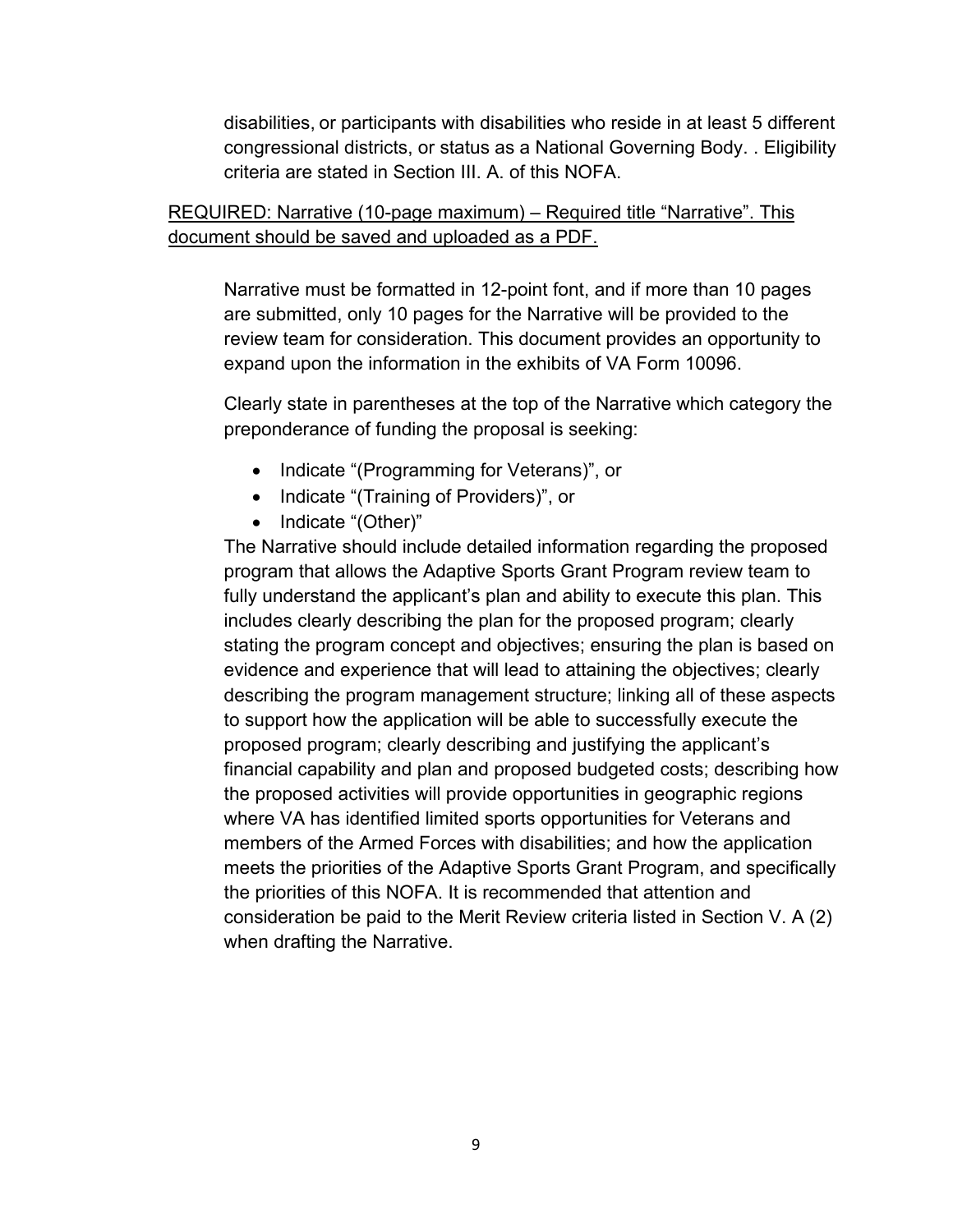REQUIRED: Application for Federal Assistance (SF-424) – Complete through [www.grants.gov.](http://www.grants.gov/)

This form is completed through www.grants.gov and will be included as part of the application.

REQUIRED: Budget Information (SF-424A) – Complete through

www.grants.gov.

This form is completed through www.grants.gov and will be included as part of the application.

REQUIRED: VA-FSC Vendor File Request Form (VA Form 10091) – Required title "VA-10091". This document should be saved and uploaded as a PDF.

VA Form 10091 can be found on the NVSPSE Program website. All applicable fields on the right-hand side of the form must be completed for the form to be considered complete. VA Financial Management System is unable to process VA-FSC Vendor File Request Forms that have an electronic signature; therefore, **a wet (pen and ink) signature is required**. This form is required for all applicants.

OPTIONAL: Program Specifics (2-page maximum) – Required title "Program Specifics". This document should be saved and uploaded as a PDF.

This document must be formatted in 12-point font, and if more than 2 pages are submitted, only the first 2 pages will be considered in the review process.

This document can be utilized to expand on sections of the VA Form 10096 if they require additional space for details beyond the space allotted on VA Form 10096, e.g., Exhibits A-D.

OPTIONAL: Letters (Combine all letters into a single document) – Required title "Support". This document should be saved and uploaded as a PDF.

- Letters of Support for recruiting target population: Letters of support may be provided to demonstrate the applicant has relationships that will allow them to successfully recruit the population targeted in the proposal. These letters may come from, but are not limited to, VA medical centers, DoD medical treatment facilities, and Veteran Service Organizations. It is recommended these letters highlight the willingness of correspondent to collaborate and assist the applicant in identifying eligible participants for the proposed activities.
- Letters of Partnerships: If the adaptive sports activities will be implemented through partnerships as described in 38 CFR 77.5(a)(5) and 77.8(b), signed documentation of the partners confirming a partnership must be submitted. Letters of partnership should include details of the scope of activities and if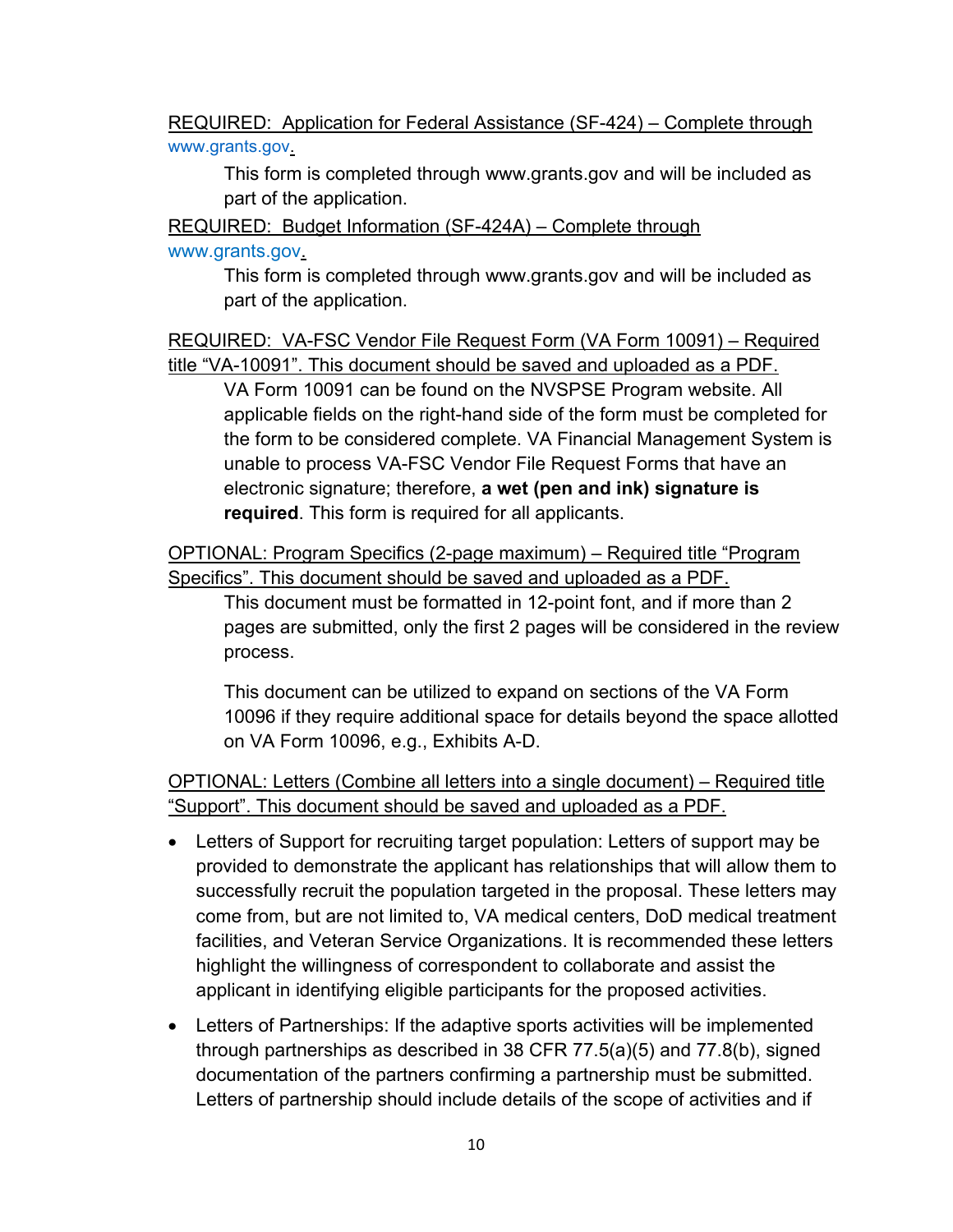applicable, scope of funding involved in the partnership. If these letters are not provided as directed, the proposal will be evaluated as if the partnership has not been officially established. Additional supporting attachments may be provided at the applicant's discretion. Letters of recommendation from individuals and entities that are not involved in delivery of adaptive sports services do not qualify as partnership letters.

• Letters of Congressional or Community Support: Letters of support may also be provided from members of Congress and organizations throughout the community to demonstrate broad support for the proposed efforts.

OPTIONAL: Budget Justification (2-page maximum) – Required title "Budget Justification". This document should be saved and uploaded as a PDF. This document must be formatted in 12-point font, and if more than 2 pages are submitted, only the first 2 pages will be considered in the review process.

• This document can be utilized to expand on the Exhibit B and Exhibit C of the VA Form 10096. Budget Justifications should include an explanation of the budget and a categorical description of proposed costs.

## <span id="page-11-0"></span>**C. Submission Requirements:**

As per 2 CFR 200, each applicant (unless the applicant is an individual, or meets the conditions under which a Federal awarding agency may exempt the applicant under 2 CFR 25.110(b) or (c), or is exempt by OMB under 2 CFR 25.110(d)) is required to:

- Be registered in the System for Award Management (SAM) for a Commercial and Government Entity Code (CAGE) before submitting its application (www.sam.gov/SAM/). Please note, there is no cost to register, update, or renew an entity registration in SAM.
- Maintain an active SAM registration for the duration of the application period. Be currently registered and provide a valid Duns & Bradstreet number (D-U-N-S) or Unique Entity Identifier (UEI) in its application (https://fedgov.dnb.com/webform/).
- Register in www.grants.gov. Authorization of roles, including the ability to submit an application on behalf of an organization, is managed by the E-Business Point of Contact for that organization. If you do not know the E-Business Point of Contact for your organization, please reach out to Grants.gov Applicant Support at 1-800-518-4726 or support@grants.gov.
- Submit by required date: Once all submission requirements are completed [Section IV. B.], applications must be submitted through www.grants.gov by 3:00 p.m. Eastern Time on April 1, 2022. In the interest of fairness to all competing applicants, the deadline is firm as to date, hour and minute. Applicants should consider this stipulation and submit materials early to avoid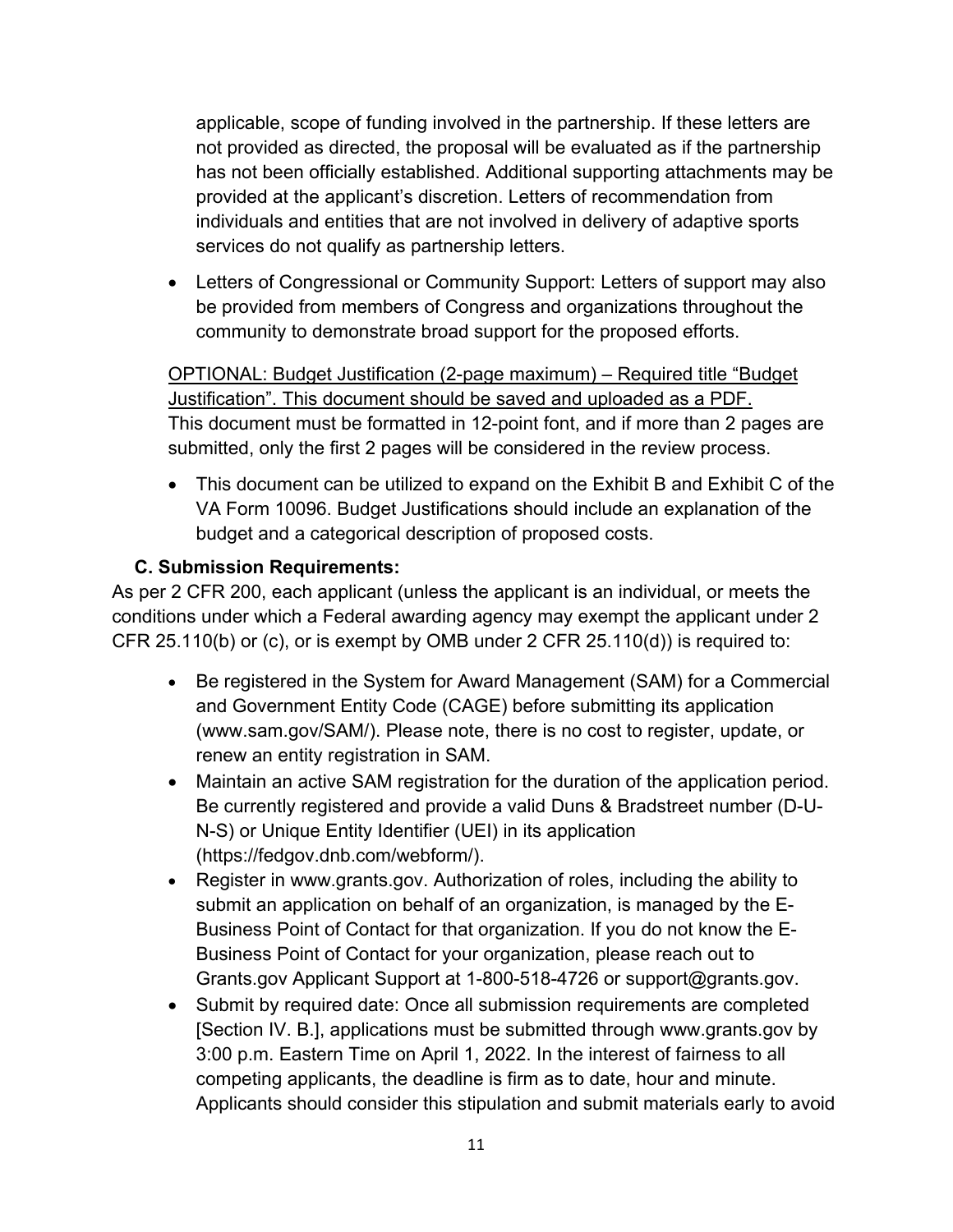risk of loss of eligibility brought about by unanticipated delays. Confirmation of an application submission will be auto-generated and sent by www.grants.gov.

- Applications must be submitted as a complete package. Materials arriving separately will not be included in the application package for consideration and may result in the application being rejected. Applications not meeting the above criteria will be ineligible for further review and cannot be considered for funding.
- Amendment Submissions: After an applicant has submitted a complete application, an applicant may submit an amendment to the grant application package, as described under 38 CFR 77.6. An amendment submitted after the deadline and prior to the grant award cannot change the scope of the original application or increase the amount of the grant requested by more than a total of 10-percent. An applicant seeking to amend its grant application must submit a narrative description of, and clear justification for, the requested changes, a revised Standard Form 424 (Application for Federal Assistance), and a revised Standard Form 424A (Budget Information). These revised documents must also be submitted through www.grants.gov.
- Intergovernmental Review: This section is not applicable to the Adaptive Sports Grant Program.

## <span id="page-12-0"></span>**D. Funding Restrictions:**

- A grant may not exceed \$750,000; A maximum of five percent of grant funds may be allocated for all administrative expenses, which includes any costs associated with an employee when not directly providing coaching or training for participants. Funding cannot be utilized to support research activities. Funding cannot be utilized to reimburse for medical services (those traditionally funded by insurance).
- Funding cannot be utilized to reimburse expenses incurred prior to the period of performance.
- Construction is not authorized through this grant mechanism; however, funding may be used to purchase equipment that would allow for safe transfers in and out of sports equipment/sports environments and improve accessibility to disabled Veterans and members of the Armed Forces.

## <span id="page-12-1"></span>**E. Additional Submission Requirements:**

<span id="page-12-2"></span>Submission of an incorrect or incomplete application package will result in the application being rejected during an initial administrative review [Section V.A]. The application packages must contain all required elements listed in Section IV.B. Selections will be made based on criteria described in 38 CFR 77.5 and this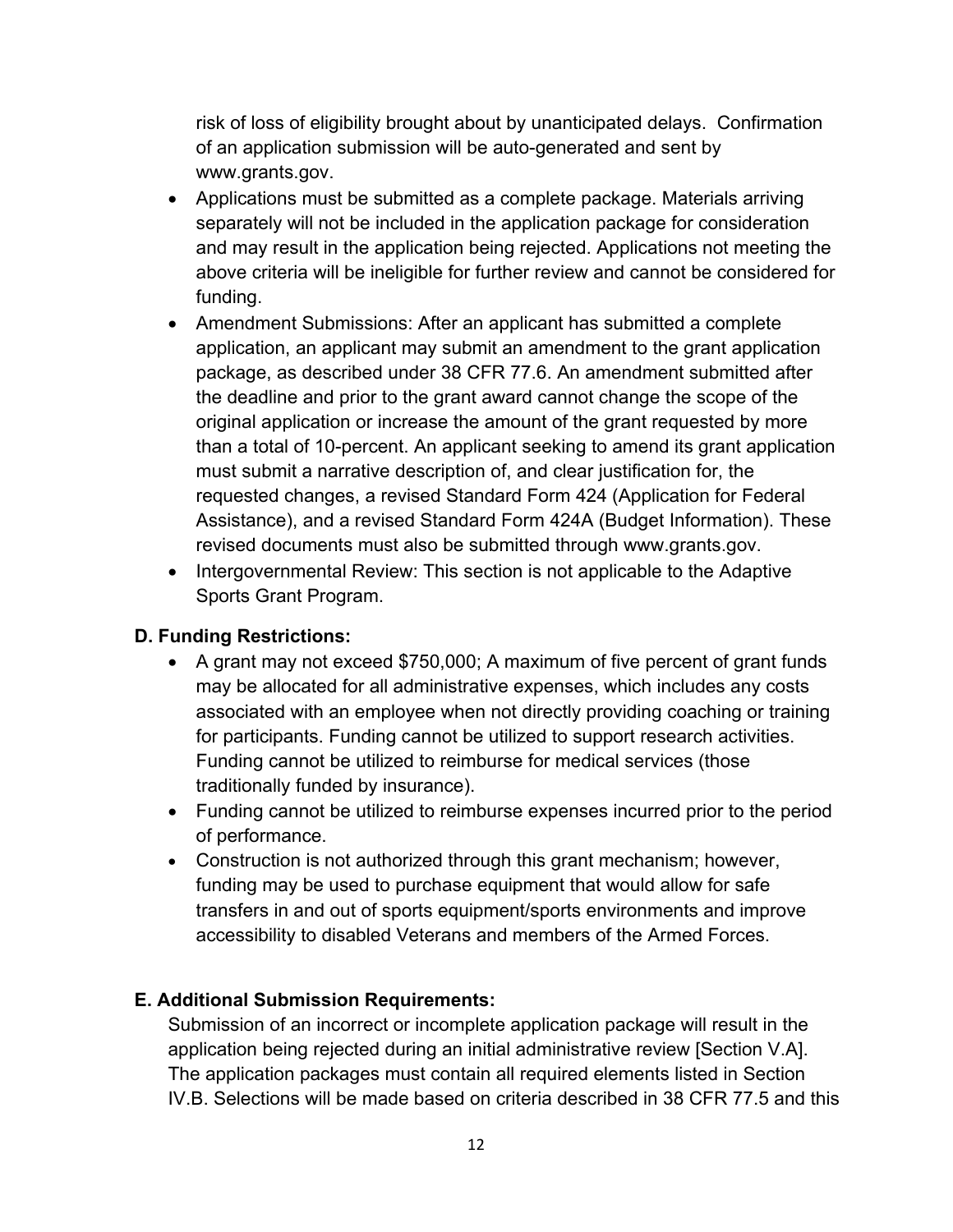NOFA. The application package must be submitted through www.grants.gov/. Applications may not be sent by mail, email or facsimile (FAX).

## <span id="page-13-0"></span>**V. Application Review Information**

Submitted applications will undergo a three-phase review process: administrative, merit, and programmatic. The administrative review criteria is indicated in Section V. A. Those determined to be ineligible based on these stated criteria will not be scored for funding consideration. Those applications determined to be eligible for funding consideration after the administrative review will undergo a merit review, and scoring will be based on criteria indicated in Section V. B. Those applications receiving a total merit score of less than 65 will be determined to be ineligible for funding consideration. Remaining applications will be considered for funding recommendation based on the programmatic review process.

# <span id="page-13-1"></span>**A. Administrative Review:**

VA will only score applications that meet the following minimum requirements:

- The application is filed within the time period and submission process established in the NOFA.
- The application includes all required elements listed in Section IV. B.
- The Program (Programming for Veterans, Training of Providers or Other) is clearly stated in the application; and is unique from other applications submitted by the same applicant, when submitting multiple applications.
- The applicant has an active SAM gov registration in good standing (not debarred or delinquent) for the duration of the review period.
- The applicant is an eligible entity as defined in 38 CFR 77.2.
- The applicant does not have an outstanding obligation to the Federal Government that is in arrears and does not have an overdue or unsatisfactory response to an audit.
- The applicant is not in default by failing to meet the requirements for any previous Federal assistance.
- Proposed funding request is within \$750,000 cost ceiling.
- Administrative fees are within 5% of requested award.
- Inclusion of all required information in the grant application as specified by  $38$ [U.S.C. 521A\(c\).](https://www.law.cornell.edu/uscode/text/38/521A#c)

Administrative review applicant checklist can be found in [IX Appendix] for applicant use. The checklist can be used as a guide when preparing the application package to ensure that the application has met administrative screening criteria. Note that this checklist is only an aid for applicants and should not be included in the application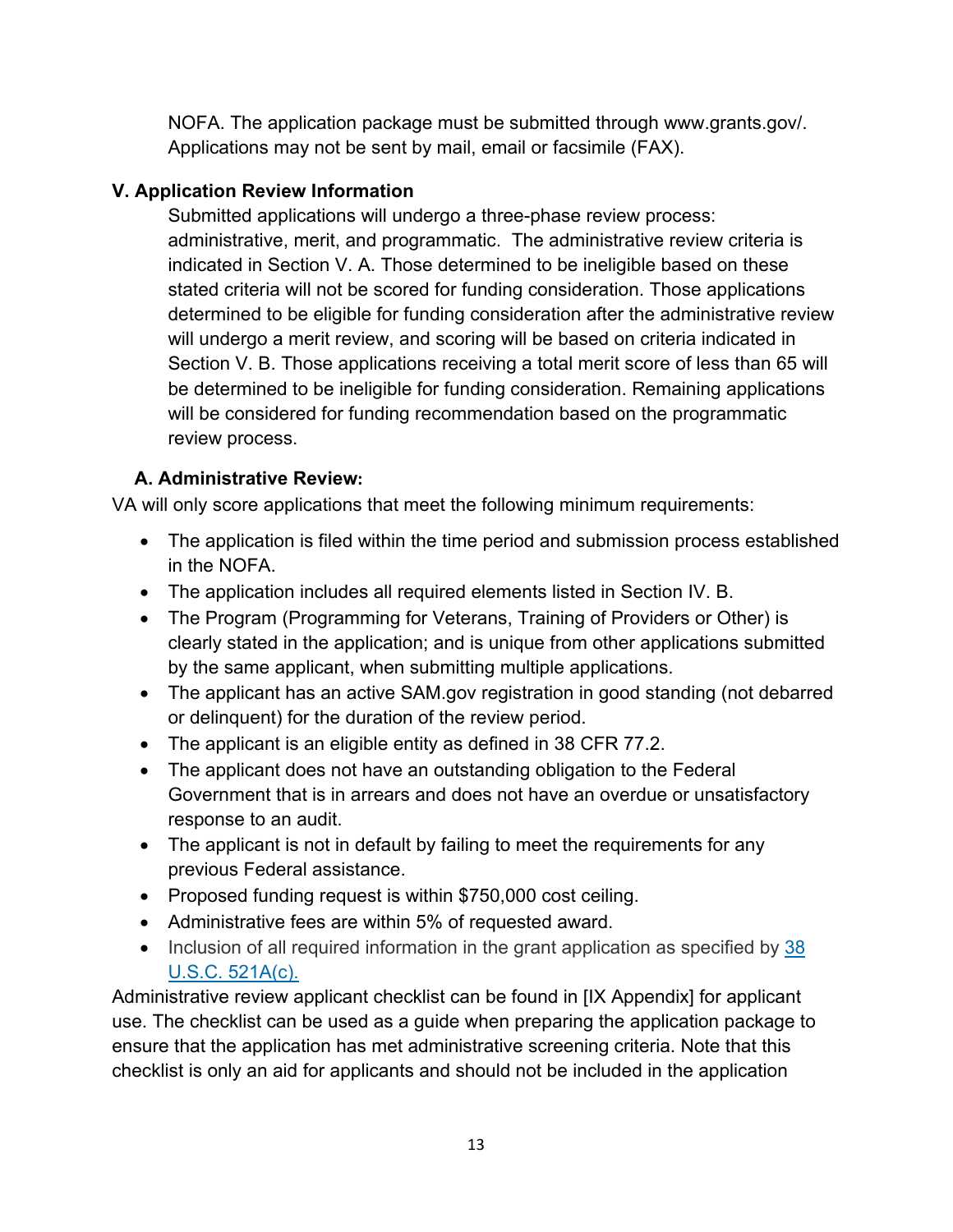package. If the application does not meet all of the screening criteria, the application will not move forward to the merit review process.

# <span id="page-14-0"></span>**B. Merit Review:**

# **Programmatic Plan (70 points)**

# • **Adaptive Sports Activities (10 points)**

Information is best displayed, but not limited to, VA Form 10096, Narrative and Program Specifics

- o Adaptive sports activities to be provided are clearly stated on VA Form 10096
- o Needed physical adaptations for target population are properly explained as applicable
- o Relevance and feasibility of the proposed plan are clearly demonstrated

# • **Program Objectives and Design (15 points)**

Information is best displayed, but not limited to, the following documents: VA Form 10096, Narrative, Program Specifics

- o Program's concept and objectives are clearly defined
	- **Program elements are directly linked to the achievement of** program objectives
	- **IF** Interest and need for proposed activities within program population is stated
	- **Program concept is evidence-based related to sport and** population. Program design is based on facts, good reasoning, sound judgement, and logic
	- Goals of the program are clearly stated
	- Measurable objectives include quantitative evidence
- o Deliverables are clearly and accurately defined
	- Each Deliverable describes the actual action and/or event to be implemented
	- Each Deliverable includes an expected number of veterans or trainers served
	- **Locations and dates are clearly provided for each deliverable**
	- Actions that do not serve attendees (such as purchasing of equipment) should be distributed amongst deliverables

# • **Program Management (20 points)**

Information is best displayed, but not limited to, the following documents: VA Form 10096, Narrative, Program Specifics

o Program management structure is adequate to the successful conduct of the program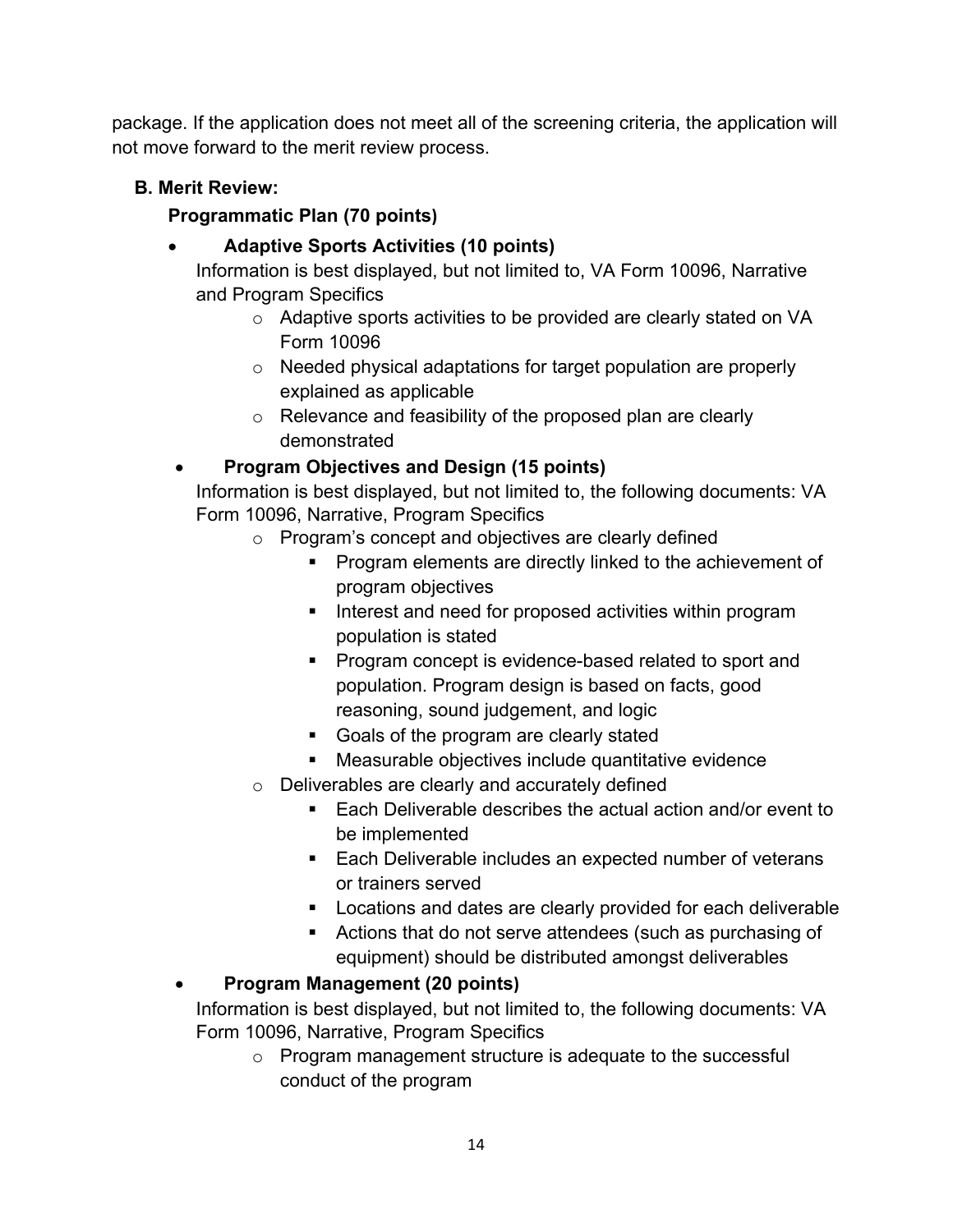- o Information regarding program background, qualifications, experience, and past performance (with particular focus on adaptive sports activities), and any service provision partners is clearly provided
- o Primary staff holds a certification by an accredited program
- o Experience working with adaptive sports programs is clearly stated
- o Proposal demonstrates an understanding that award shall not reimburse medical services
- o Partnerships and collaborating organizations are clearly defined and provide a clear benefit to implementation of the program
- o Functions of key personnel are clearly explained
- o Safety measures and policies are clearly stated

• **Capability for Successful Execution of Program (15 points)** Information is best displayed, but not limited to, the following documents: Letters, VA Form 10096, Narrative, Program Past Performance, Program **Specifics** 

- o Communication/Outreach plan is clearly stated
- o Ability to successfully implement the proposed program is clearly established
- o Ability to recruit target population (Veterans with disabilities and Servicemembers with disabilities) is clearly defined.
- o Organizations/groups are clearly evidenced.
- o Timeframe is reasonable for successful execution of the proposed plan
- o Significant experience in managing a large-scale adaptive sports program, as defined in 38 CFR 77.2 and Section III. A of this NOFA, is clearly stated.
- o Quality improvement plan is clearly defined

## • **Partnerships (10 points)**

Information is best displayed, but not limited to, the following documents: Letters, VA Form 10096, Narrative, Program Specifics

- o Communication/Outreach plan is clearly stated
- o Relationships with VA Medical Centers, Department of Defense facilities, Veteran Service Organizations, and/or other Veterans is evidenced through Memorandum of Agreements and/or Letters of Support
- o Responsibilities of partners and collaborating organizations are clearly stated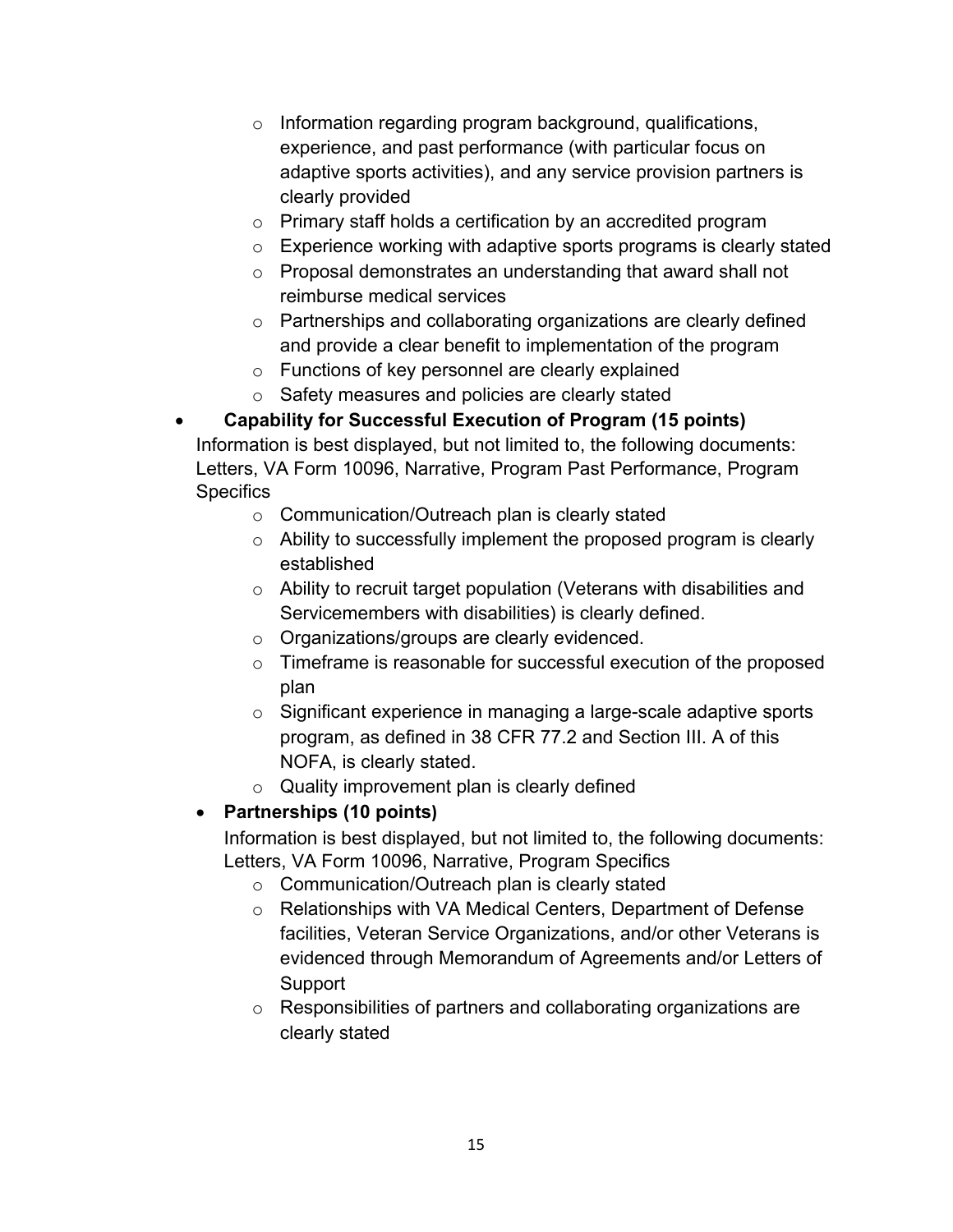## **Financial Capability and Plan (30 points)**

Information is displayed, but not limited to, the following documents: VA Form 10096, SF-424, SF-424A, Budget Justification, Narrative, Program Specifics

- **Capability (10 points)**
	- o Experience managing funds is clearly stated.
	- o Budget is appropriate for proposed program plan
- **Plan (10 points)**
	- o Budget is justified and clearly explained within the proposal. Cost per veteran is clearly stated in application and matches non-veteran costs.
	- o Budgeted costs are comparable to regional market value for similar goods and services. Costs adhere to GSA rates when applicable.
	- o Budgeted costs are reasonable, allocable and allowable under 2 CFR 200 Subpart E and produce good value for the amount of funds paid for proposed activities.
	- o Adaptive sports items and equipment should include specific cost estimates.
	- o A clear and specific budget breakdown is provided.
- **Reasonableness of Costs (10 Points)**
	- o Budgeted costs are reasonable, allowable and produce good value for the activities proposed to be undertaken.
	- o Budgeted costs are allocated only to Veteran participants.
	- o It is generally not considered reasonable to request to purchase vehicles or horses, however, grant funding to rent a wheelchair accessible van, bus, or truck would generally be considered reasonable.
	- o Costs including storage and/or leased space, farm equipment, equine boarding and equine supplies must include a strong justification and state allocability to the VA Adaptive Sports Grant Program
	- $\circ$  The inclusion of mounted work should include a strong justification.
	- o Travel funds of 20% or less of the total grant award are usual and customary. Travel funds greater than 20% of the total grant award may be allowable but require a detailed written justification in the required Narrative document (Section IV. B (4) of this NOFA).
	- $\circ$  It is not authorized to use grant funding for travel for VA employees in official duty status.
	- o Budgeted costs should not be utilized to support athlete or staff travel to attend VA national rehabilitation events (National Veterans Wheelchair Games, National Veterans Creative Arts Festival,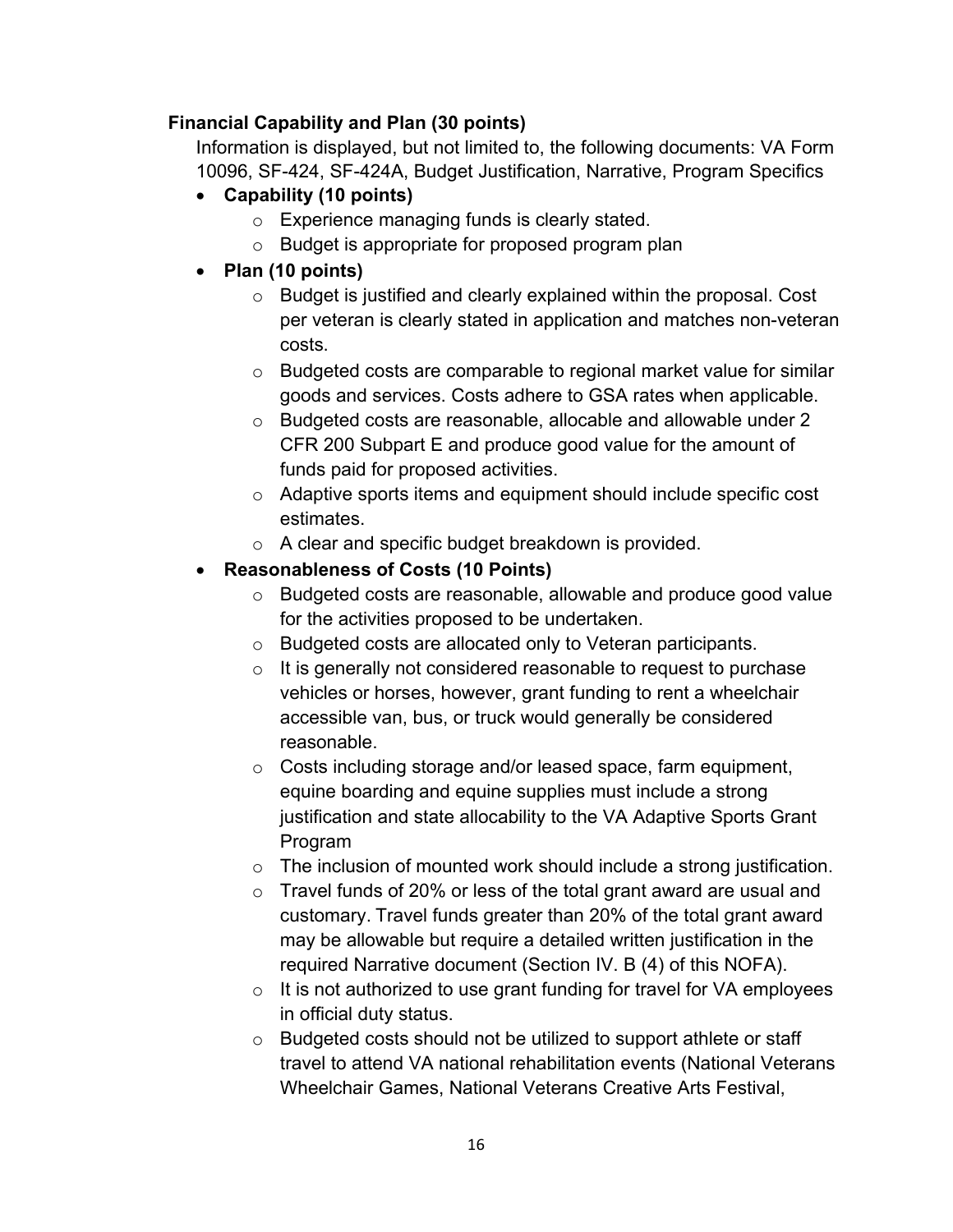National Veterans Golden Age Games, National Disabled Veterans Winter Sports Clinic, National Disabled Veterans Golf Clinic, National Veterans Summer Sports Clinic).

## <span id="page-17-0"></span>**C. Programmatic Review:**

- Merit review score
- Active agreements with VA (e.g., Memorandum of Agreement) to provide adaptive sports services or activities will be considered to optimize use of funding for grant awards, and to ensure that services are not duplicated
- Relevance of application to the total grant funds allocated for a specific sport
- Relevance of application to the total grant funds allocated for a specific type of activity
- Relevance of application to the total grant funds allocated for a specific type of disability
- The proposed program provides adaptive sports opportunities in geographic regions where VA has identified limited sports opportunities for disabled veterans and disabled members of the Armed Forces
- The proposed program provides an adaptive sports activity or adaptive sports activities that meet the current needs and priorities for disabled veterans and disabled members of the Armed Forces

## <span id="page-17-1"></span>**VI. Federal Award Administration Information:**

## <span id="page-17-2"></span>**A. Federal Award Notices:**

For grant applications that are selected for funding, NVSPSE will contact the applicants to enter into a grant agreement with VA. Payments will be made to the grant recipient in accordance with 38 CFR Part 77, 2 CFR Part 200 and other applicable provisions of this NOFA. Contact by NVSPSE prior to receipt and signature of the grant agreement does not confirm or suggest recommendation of funding is forthcoming. The grant agreement is the verification of award and will be sent for signature via email to the point of contact indicated in the application.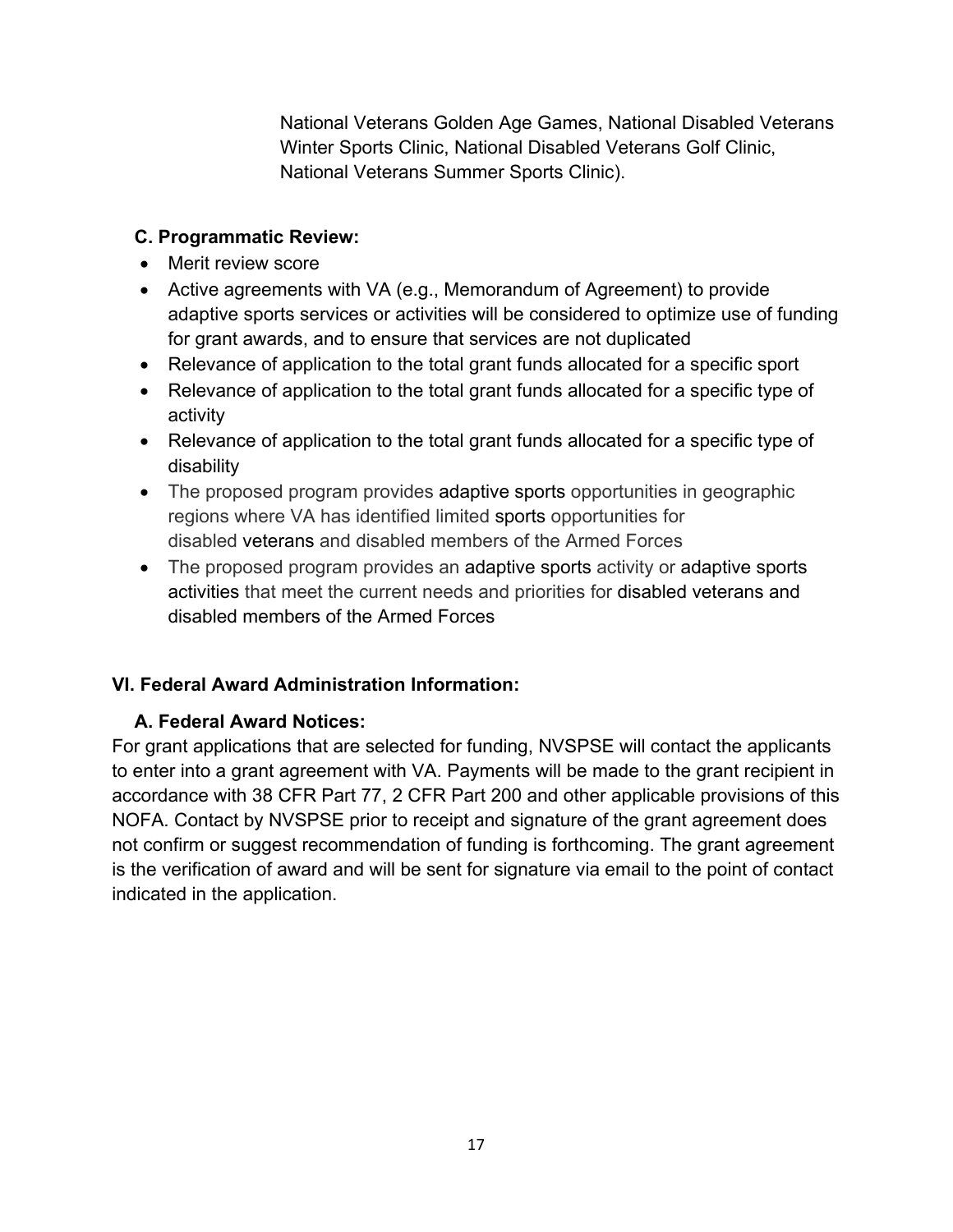## <span id="page-18-0"></span>**B. Administrative and National Policy Requirements:**

As a condition of receiving a grant, the applicant must agree to conduct a joint outreach campaign with VA as described in 38 CFR 77.11.

## **C. Reporting and Monitoring:**

Upon execution of a grant agreement with VA, grantees will comply with requests from NVSPSE for provision of oversight and monitoring of adaptive sports activities as described in 38 CFR 77.16 and 38 CFR 77.18.

Reporting will be required quarterly and an annual report at award close-out. All reporting will be completed electronically. In these reports, grantees will be required to report data including, but not limited to: information on participants served, time spent providing adaptive sports activities, financial and acquisition data related to the grant, types of supportive services provided and other information as requested by NVSPSE. Grantees must report on all activities funded by the Adaptive Sports Grant Program. Through all reporting, the grantee will be expected to demonstrate adherence to the grantee's proposed program concept, as described in the grantee's application.

Monitoring will consist of all grant recipients being subject to visits to monitor operations and compliance.

## **D. Payments of Adaptive Sports Program Grant Funds:**

<span id="page-18-1"></span>Grantees will receive payments electronically through the U.S. Department of Health and Human Services Payment Management System. All payments will be made on a reimbursement basis as per guidance from the Office of Management and Budget.

## <span id="page-18-2"></span>**E. PII (Personal Identifiable Information)**

Applicants submitting applications in response to this NOFA must recognize that confidentiality of PII and other sensitive data is of paramount importance to the Department and must be observed except where disclosure is allowed by the prior written approval of the Grant Office or by court order. By submitting an application, applicants are assuring that all data exchanges conducted through or during the course of performance of this award will be conducted in a manner consistent with applicable federal law.

## <span id="page-18-3"></span>**F. Financial Risk:**

Applicant confirms by acceptance of the award that the entity has Financial Management systems in place.

## <span id="page-18-4"></span>**VII. Federal Awarding Agency Contact**

VHA Office of National Veterans Sports Programs and Special Events, Department of Veterans Affairs, 810 Vermont Avenue, N.W., Washington, D.C. 20420;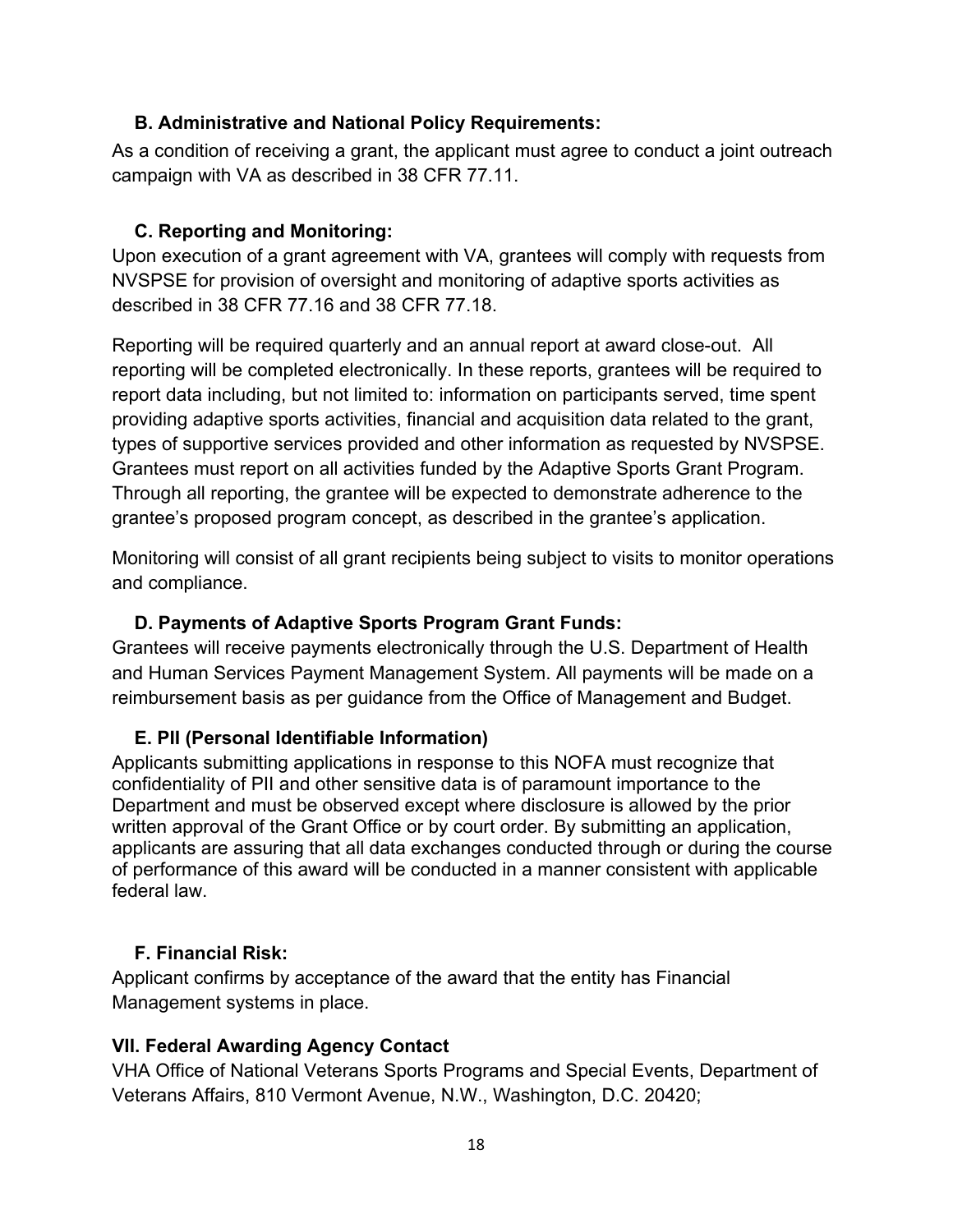grants4vets@va.gov. More resources that may assist with the application process can be found at www.blogs.va.gov/nvspse/grant-program/.

All correspondence with VA concerning this NOFA should reference the above title and funding opportunity number listed at the top of this solicitation. Please read the complete announcement before sending inquiries or submitting proposals. Once the NOFA submission deadline has passed, VA staff may not discuss this competition with applicants until all award notifications have been completed.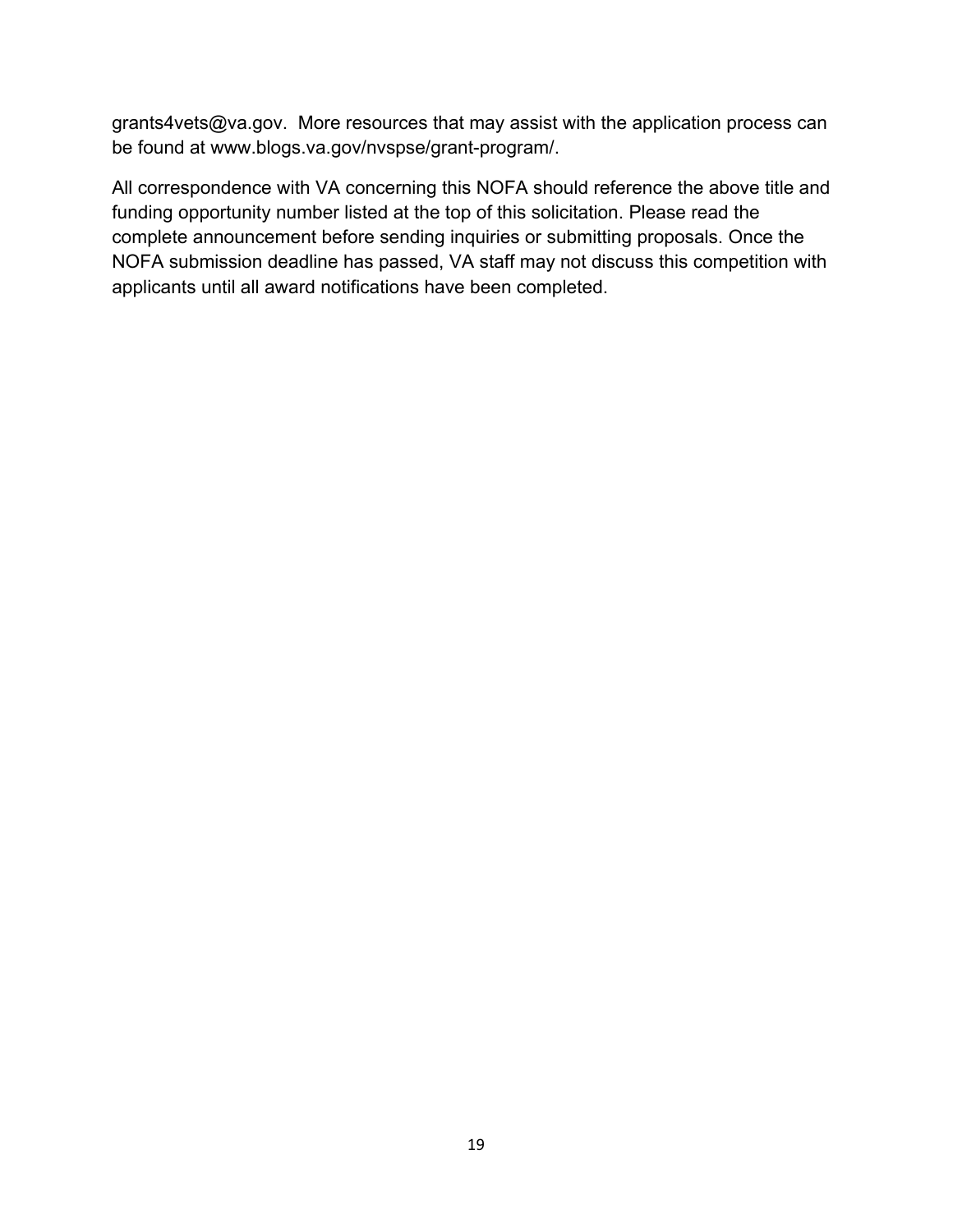#### <span id="page-20-0"></span>**VIII. Appendix – Definitions:**

For the purposes of this Notice of Funding Availability (NOFA):

**Adaptive sport:** a sport that has either been adapted specifically for persons with a disability or created specifically for persons with a disability.

#### **Adaptive sports activity:**

(1) Instruction, participation, and competition in adaptive sports;

(2) Training and technical assistance to program administrators, coaches, recreational therapists, instructors, Department employees, and other appropriate individuals; and

(3) Coordination, Paralympic classification of athletes, athlete assessment, sportspecific training techniques, program development (including programs at the local level), sports equipment, supplies, program evaluation, and other activities related to the implementation and operation of the program.

**Adaptive sports grant program**: A program facilitated and managed by the NVSPSE that awards grants to qualifying organizations to plan, develop, manage, and implement programs to provide adaptive sports opportunities and equine therapy for disabled Veterans and disabled members of the Armed Forces as authorized under 38 United States Code 521A.

Note, this grant, funding opportunity number: VA-SPORTS-22, does not include funding for Equine Therapy for mental health of Veterans, which will be awarded under a separate funding opportunity number: VA-EQUINE-22.

**Applicant**: an eligible entity that submits an application for an adaptive sports grant announced in a NOFA.

**Construction**: construction, rehabilitation, alteration, conversion, extension, repair, or improvement of buildings, highways, or other real property.

**DoD**: Department of Defense.

**Eligible entity:** a Non-Federal Government entity with significant experience in managing a large-scale adaptive sports program for persons with disabilities if those disabilities are those that many disabled veterans and disabled members of the Armed Forces have. To demonstrate significant experience, all the key personnel identified in the adaptive sports grant application of the entity must have experience implementing the adaptive sports activities to be provided and have experience working with persons with disabilities that many disabled veterans and disabled members of the Armed Forces to be served through the adaptive sports grant have. The experience must be for two continuous years immediately prior to the date of submission to VA of the grant application. When more than one entity would be engaged in the provision of the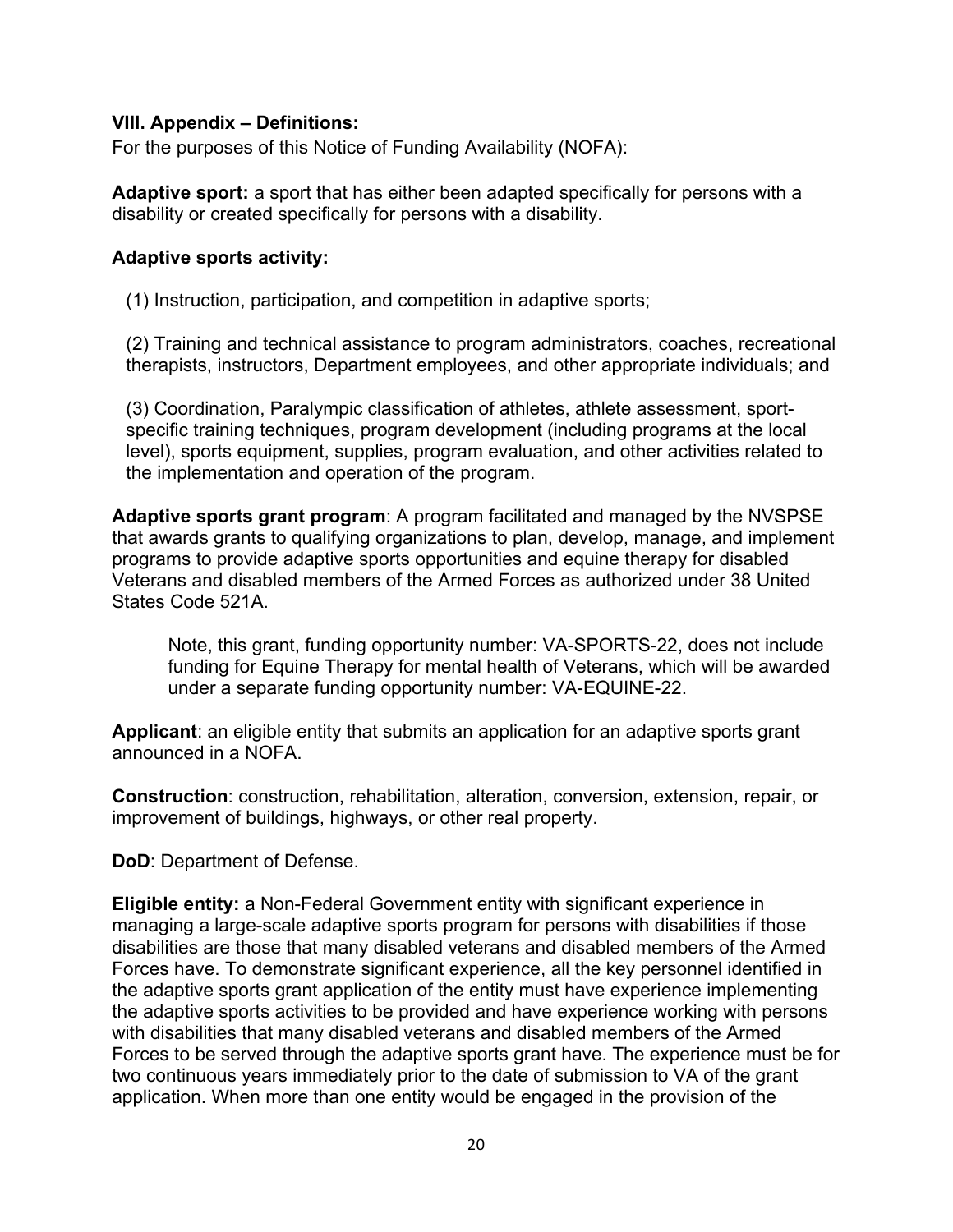adaptive sport activities, the entity applying for the adaptive sports grant must provide documentation that verifies that through the partnership, it has the experience necessary to implement all of the adaptive sports activities proposed in the adaptive sports grant application.

**Equine therapy:** equine-assisted activities that address mental health

(1) Not to include equine activities that do not address mental health and are solely for the purpose of participation in sport.

**Grantee**: an entity that is awarded an adaptive sports grant under this part.

## **Large-scale adaptive sports program**:

(1) An adaptive sports program of a National Paralympic Committee (NPC) or of a National Governing Body (NGB) that is authorized to provide Paralympic sports programs in one or more States;

(2) An adaptive sports program of a NGB that has been recognized by an external validating authority if the programs validated by that authority would meet the requirements of paragraph (3) of this definition if considered one program; and

(3) An adaptive sports program in which at least 50 persons with disabilities participate or in which the persons with disabilities who participate in the program reside in at least five different congressional districts.

**National Governing Body** (NGB): an organization that looks after all aspects of a sport and is responsible for training, competition and development for their sports.

**National Paralympic Committee** (NPC): the national organization recognized by the International Paralympic Committee (IPC) as the sole representative of athletes with disabilities from their respective jurisdiction.

**Notice of funding Availability** (NOFA): a Notice of Funding Availability published in the OMB-designated government-wide Web site in accordance with 38 CFR Part 77.13 and 2 CFR Part 200.

**Paralympics**: a series of international contests for athletes with a range of physical and intellectual disabilities, including mobility disabilities, amputations, blindness, and traumatic brain injury, that are associated with and held following the summer and winter Olympic Games.

**Participant**: a disabled veteran or disabled member of the Armed Forces who is receiving adaptive sport activities from a grantee.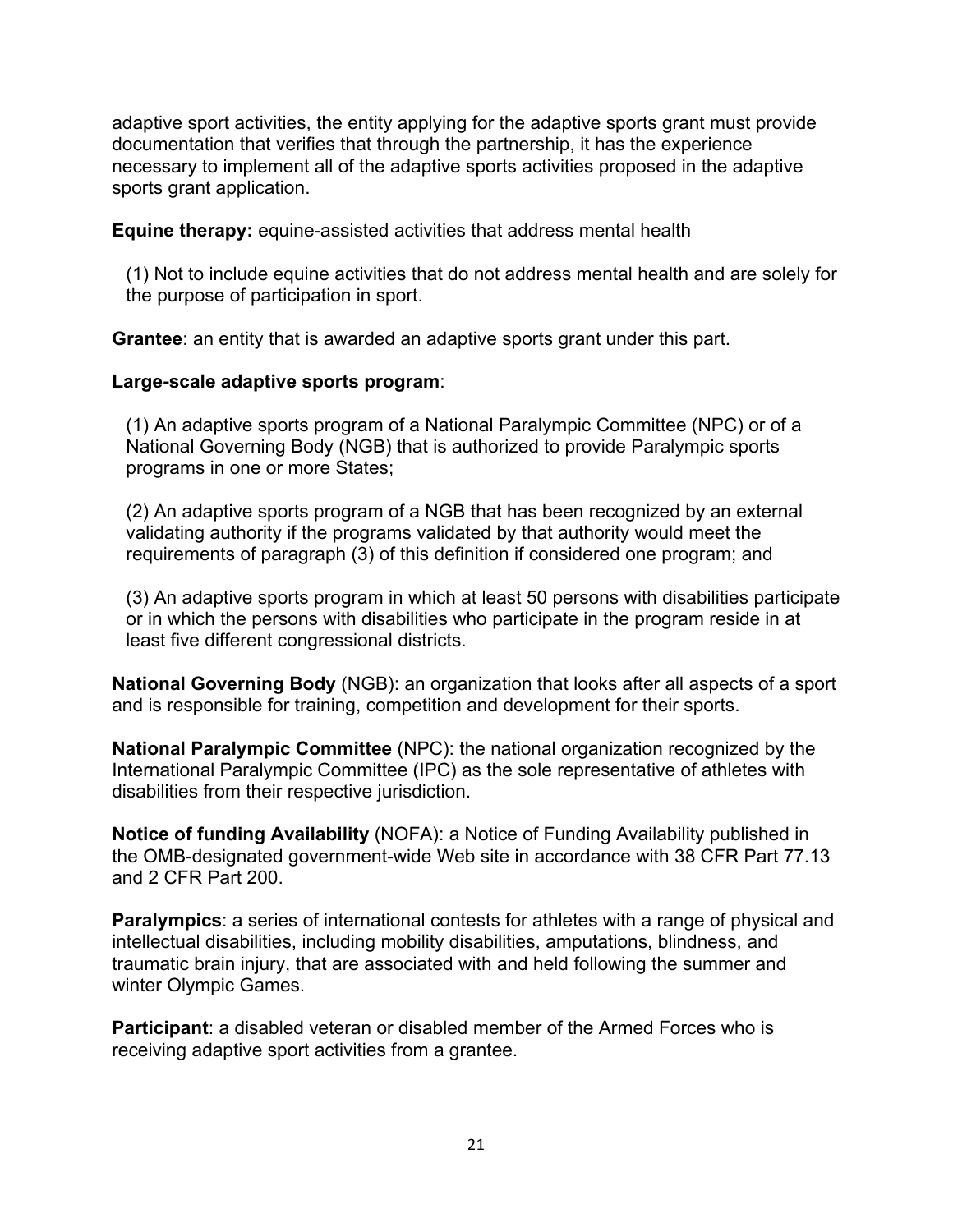**Partnership**: any type of arrangement in which the parties agree to cooperate and is not limited to a legal partnership.

**Personal Identifiable Information** (PII): Any representation of information that permits the identity of an individual to whom the information applies to be reasonably inferred by either direct or indirect means.

**Persons with a disability:** includes persons with physical disabilities or mental health diagnoses.

**Sport:** a usually competitive individual or group physical activity governed by a set of rules or customs, which, through casual or organized participation, aim to use, maintain or improve physical ability and skills while normally providing entertainment to participants.

**VA:** the Department of Veterans Affairs.

**Veteran:** a person described in section 3.1 of Title 38, United States Code

**Veterans Service Organization** (VSO): an organization recognized by the Secretary of Veterans Affairs for the representation of veterans under section 5902 of Title 38, United States Code, a subgroup of such an organization, or a nonprofit entity registered with the U.S. Government that has a primary mission to provide services to veterans and members of the Armed Services.

(Authority: [Pub. L. 111-163,](https://www.govinfo.gov/link/plaw/111/public/163) [38 U.S.C. 501](https://www.govinfo.gov/link/uscode/38/501) [38 CFR Part 77\)](https://www.ecfr.gov/current/title-38/chapter-I/part-77)